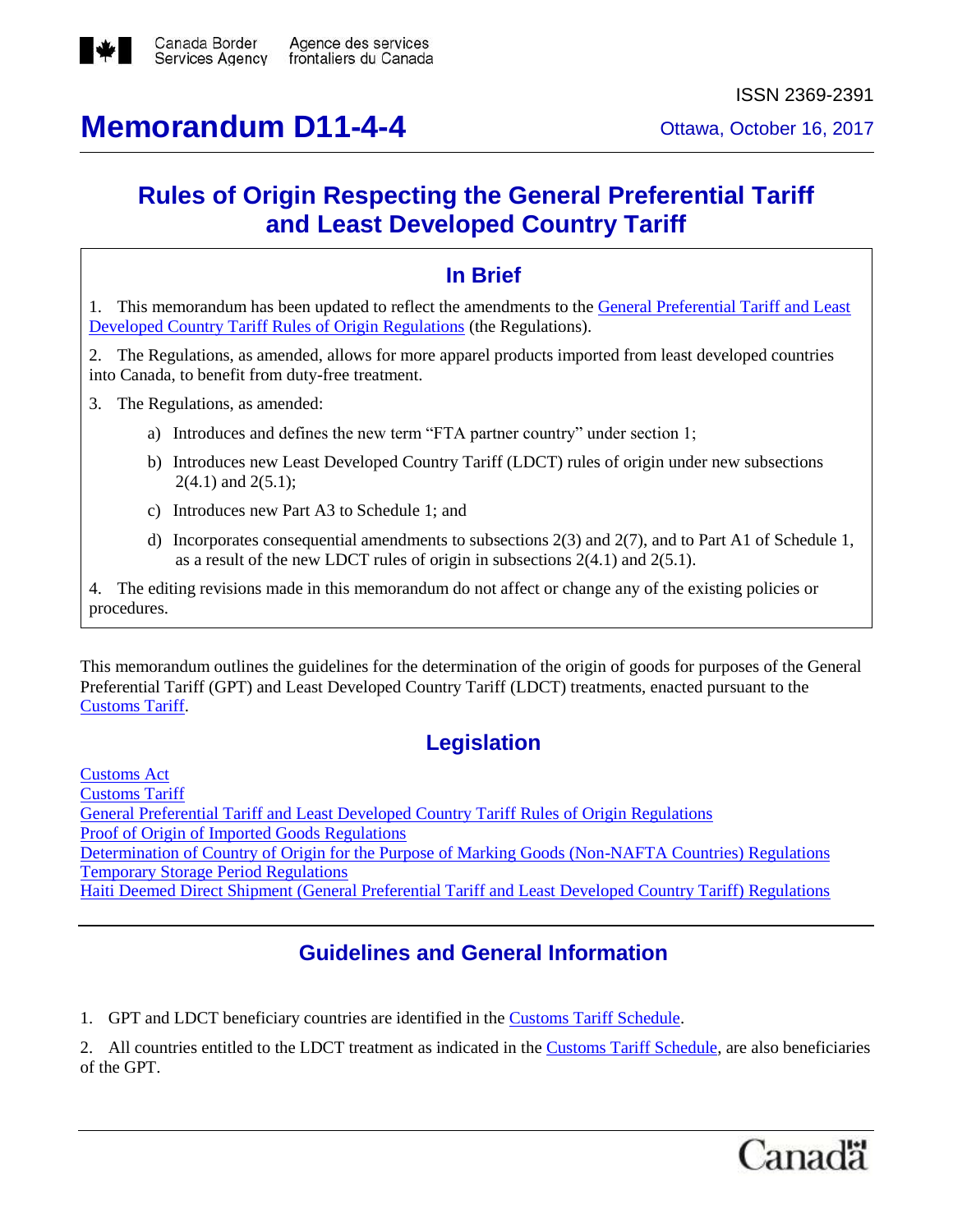## **Definitions**

3. The "Interpretation" section of the [General Preferential Tariff and Least Developed Country Tariff Rules of](http://laws-lois.justice.gc.ca/eng/regulations/SOR-2013-165/FullText.html)  [Origin Regulations](http://laws-lois.justice.gc.ca/eng/regulations/SOR-2013-165/FullText.html) (the Regulations) contains definitions that are important in understanding the administration of the Regulations. For purposes of this memorandum, the following terms are also important:

## **Ex-factory price**

Means the total value of: (a) materials; (b) parts; (c) factory overhead; (d) labour; (e) any other reasonable costs incurred during the normal manufacturing process, e.g. duties and taxes paid on materials imported into a beneficiary country and not refunded when the goods were exported; and (f) a reasonable profit. [**Note**: Any costs incurred subsequent to the goods leaving the factory, such as freight, loading, temporary storage, are not included in the ex-factory price calculation.]

## **HS**

Means the Harmonized Commodity Description and Coding System that is used for the classification of goods.

## **Paragraph**

Means a subset of a subsection to the Regulations (for example: paragraph  $2(1)(a)$  is one of the definitions used to determine if a good originates from a GPT or LDCT beneficiary country).

#### **Section**

Means a portion of the Regulations (for example: Section 4 pertains to Direct Shipment).

#### **Subsection**

Means a subset of a section to the Regulations (for example subsection 2(1) defines goods as wholly obtained or produced).

## **Product Coverage**

4. The applicable GPT rates of duty appear in the [Customs Tariff Schedule](http://www.cbsa-asfc.gc.ca/trade-commerce/tariff-tarif/menu-eng.html)*.* Goods for which a GPT rate is not indicated are not entitled to a GPT rate of duty but rather are subject to an alternate tariff treatment, usually the Most-Favoured-Nation Tariff (MFN). In addition, handicrafts from GPT beneficiary countries that meet the criteria outlined i[n Memorandum D10-15-13, Handicrafts,](http://cbsa-asfc.gc.ca/publications/dm-md/d10/d10-15-13-eng.html) may benefit from duty-free treatment.

5. The applicable LDCT rates of duty accorded to goods are identified in the [Customs Tariff Schedule.](http://www.cbsa-asfc.gc.ca/trade-commerce/tariff-tarif/menu-eng.html) Where an LDCT rate is not indicated, the goods in question are not entitled to the LDCT treatment, but rather are usually subject to the alternate GPT or MFN treatment.

## **Methods of Determining Country of Origin**

## **General**

6. The country of origin of goods imported from a GPT or LDCT beneficiary is determined using the rules of origin set out in sections 2 through 4 of [the Regulations.](http://laws-lois.justice.gc.ca/eng/regulations/SOR-2013-165/FullText.html)

## **Rules of Origin for GPT**

7. To determine if goods are entitled to the GPT, only subsections 2(1), 2(2) and 2(8), in addition to sections 1, 3 and 4 of [the Regulations](http://laws-lois.justice.gc.ca/eng/regulations/SOR-2013-165/FullText.html) may be applied.

## **GPT – Application of Subsection 2(1)**

8. A good is "wholly obtained or produced" in a GPT beneficiary if it meets one of the definitions set out in subsection 2(1) of [the Regulations.](http://laws-lois.justice.gc.ca/eng/regulations/SOR-2013-165/FullText.html) "Wholly obtained" does not mean a good purchased in a GPT beneficiary. Goods, which are "wholly obtained or produced" in a GPT beneficiary, **must not** contain any foreign materials or parts from outside that GPT beneficiary.

**Example**: Sugar cane grown and harvested in Pakistan would meet the definition of paragraph 2(1)(b) of the Regulations.

**Example**: Leather belts are produced in Egypt. They are made from leather wholly produced from cattle born and raised in Egypt. Therefore the belts are wholly produced in Egypt by the application of paragraph 2(1)(j).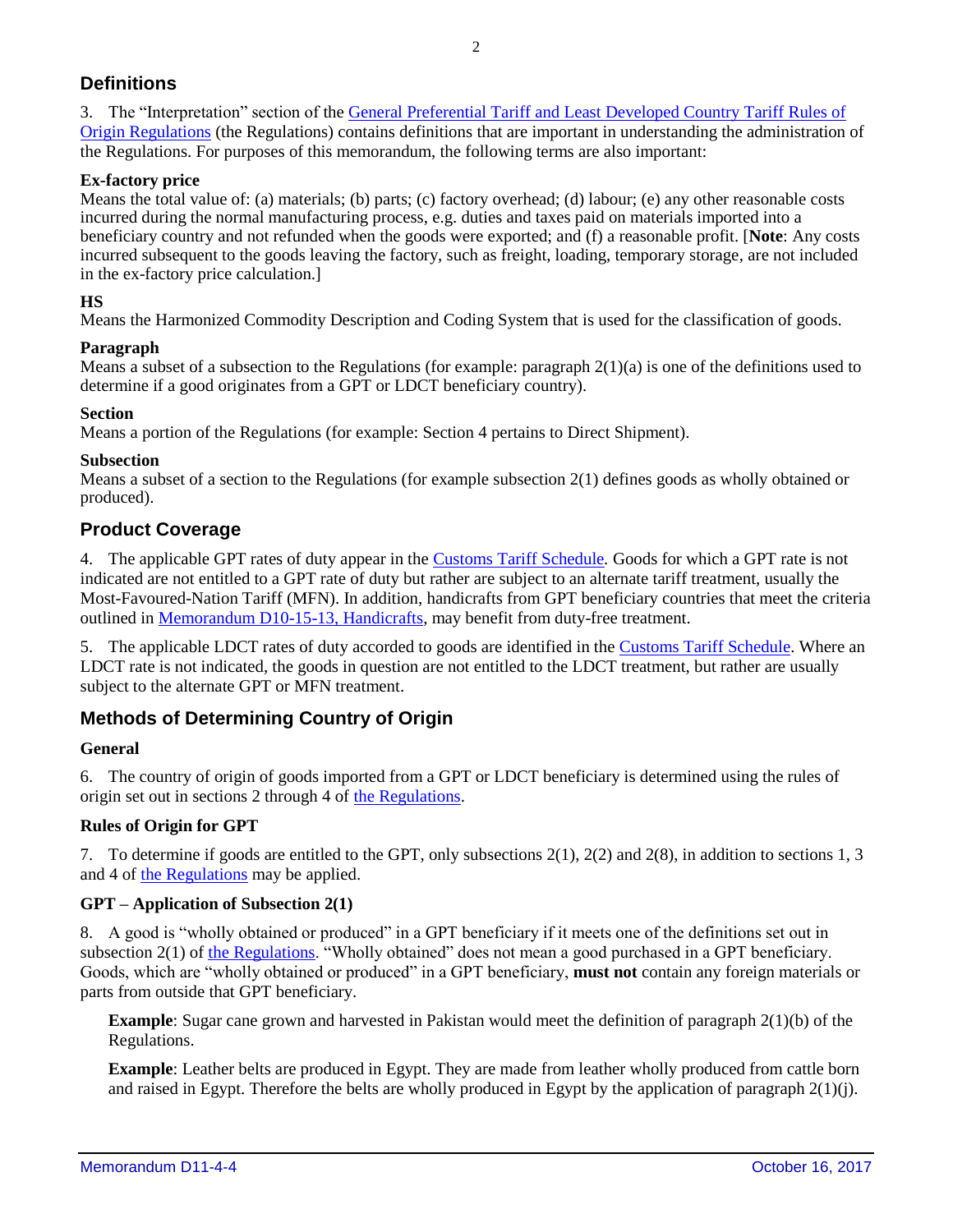#### **GPT – Application of Subsections 2(2) and 2(8)**

9. To qualify for the GPT treatment by the application of subsection 2(2) of [the Regulations,](http://laws-lois.justice.gc.ca/eng/regulations/SOR-2013-165/FullText.html) a maximum **40%** of the ex-factory price of the good as packed for shipment to Canada, may originate outside a GPT beneficiary or Canada. (i.e. at least **60%** of the ex-factory price of the good as packed for shipment to Canada must originate in one or more GPT beneficiary countries or Canada.)

**Example**: A radio receiver subassembly is produced in Cambodia from imported parts. The receiver subassembly is then exported to the Philippines, where it is manufactured with other imported materials into a finished radio. As both countries are GPT beneficiary countries, the value of the materials and work done in Cambodia may be added to the work done in the Philippines to determine whether the radio meets the 60% originating content requirement.

**Example**: Insulated wire is manufactured in Bolivia. The materials used include steel from Canada, rubber from Côte d'Ivoire, and Bolivian materials and labour costs. To determine whether the wire meets the qualifying content requirement, the value of the Canadian steel may be added to the content originating from the GPT beneficiary countries.

10. The GPT **60%** qualifying content may be cumulated from various GPT beneficiary countries or Canada in accordance with subsection  $2(8)$  of [the Regulations.](http://laws-lois.justice.gc.ca/eng/regulations/SOR-2013-165/FullText.html) However, any parts, materials or inputs used in the production of the goods that have entered the commerce of any country other than a GPT beneficiary country or Canada lose their GPT status, and as such, their value would count towards non-qualifying content.

11. To calculate the qualifying content, all GPT beneficiary countries are regarded as one single area. All valueadded and manufacturing processes performed in the area may be integrated to meet the qualifying content requirement. Any Canadian content used in the production of the goods is also regarded as content from the GPT beneficiary country where the goods originate.

12. The goods must be finished in the GPT beneficiary country in the form in which they are imported into Canada.

#### **Rules of Origin for LDCT**

13. To determine if goods are entitled to the LDCT, only subsections 2(1), 2(3) through 2(7) and 2(9), in addition to sections 1, 3 and 4 of [the Regulations](http://laws-lois.justice.gc.ca/eng/regulations/SOR-2013-165/FullText.html) may be applied.

14. The goods must be finished in a least developed country (LDC) in the form in which they are imported into Canada.

#### **LDCT – Application of Subsection 2(1)**

15. Where any good is identified in the [Customs Tariff Schedule](http://www.cbsa-asfc.gc.ca/trade-commerce/tariff-tarif/menu-eng.html) as being accorded the LDCT, subsection 2(1) of [the Regulations](http://laws-lois.justice.gc.ca/eng/regulations/SOR-2013-165/FullText.html) may be applied to determine if the goods qualify for the LDCT. A good is "wholly obtained or produced" in an LDC if it meets one of the definitions set out in subsection 2(1) of the Regulations.

16. Goods, which are wholly obtained or produced in an LDC under this subsection, **must not** contain any foreign materials or parts from outside that LDC. In addition, "wholly obtained" does not mean a good purchased in an LDC.

**Example**: Fish caught in Haiti would meet the definition of paragraph 2(1)*(e)* of the Regulations.

**Example**: Cotton is harvested in Burundi. The cotton is spun into yarn and then woven into blankets in Burundi. The blankets are wholly produced in Burundi by the application of paragraph 2(1)*(j)* of the Regulations.

17. When goods of HS Chapters 50-63 are determined to originate by the application of subsection 2(1) of [the](http://laws-lois.justice.gc.ca/eng/regulations/SOR-2013-165/FullText.html)  [Regulations,](http://laws-lois.justice.gc.ca/eng/regulations/SOR-2013-165/FullText.html) Criteria G would be quoted in Field 6 of the Certificate of Origin – [Textile and Apparel Goods](http://www.cbsa-asfc.gc.ca/publications/forms-formulaires/b255-eng.html)  [Originating in a Least Developed Country \(Form B255\).](http://www.cbsa-asfc.gc.ca/publications/forms-formulaires/b255-eng.html)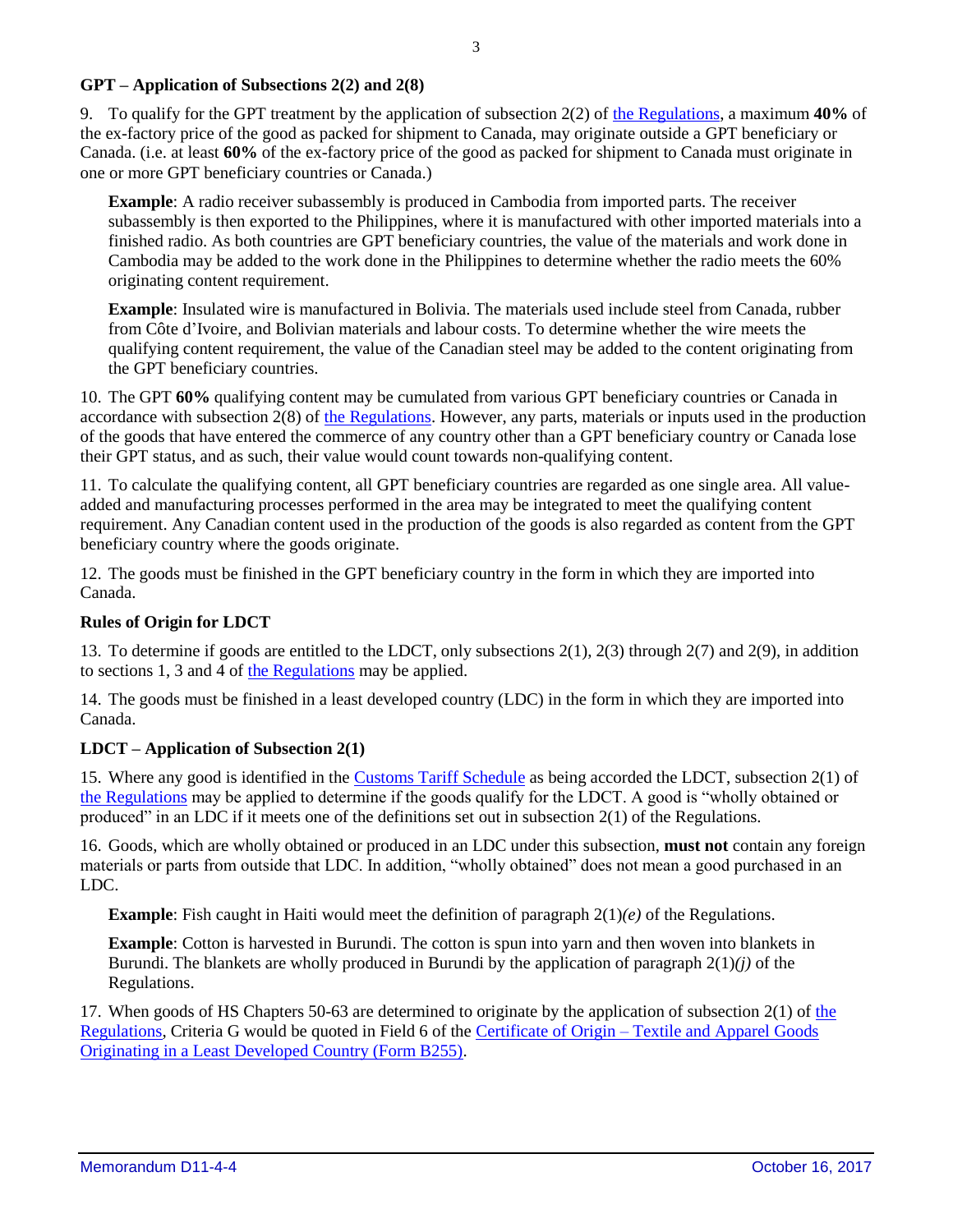#### **LDCT – Application of Subsections 2(3) and 2(9)**

18. Where any good, with certain exceptions, is identified in the [Customs Tariff Schedule](http://www.cbsa-asfc.gc.ca/trade-commerce/tariff-tarif/menu-eng.html) as being accorded the LDCT, subsection 2(3) may be applied to determine if the good qualifies for the LDCT. **Exception:** this subsection may not be used to determine the origin of goods set out in Parts A1, A3 or B of Schedule 1 to [the Regulations.](http://laws-lois.justice.gc.ca/eng/regulations/SOR-2013-165/FullText.html)

19. When determining if goods are entitled to the LDCT by the application of subsection 2(3) of [the Regulations,](http://laws-lois.justice.gc.ca/eng/regulations/SOR-2013-165/FullText.html) exporters must ensure that the value of all materials, parts or products, including such materials, parts or products as threads, linings, interfacing, trims, zippers, buttons or fasteners which originate outside Canada or an LDC, or in an undetermined location, is no more than **60%** of the ex-factory price of the goods as packed for shipment to Canada. (i.e. at least **40%** of the ex-factory price of the goods as packed for shipment to Canada must originate in one or more LDCs or Canada).

20. In accordance with subsection 2(9) of [the Regulations,](http://laws-lois.justice.gc.ca/eng/regulations/SOR-2013-165/FullText.html) for purposes of applying subsection 2(3), the value of any materials, parts or products used in the manufacture or production of the goods may include a value of up to **20%** of the ex-factory price of the goods, as packed for shipment to Canada from a country set out in Schedule 2 of the Regulations.

21. To calculate the qualifying content, all LDCs are regarded as one single area. All value-added and manufacturing processes performed in the area may be integrated to meet the qualifying content requirement. Any Canadian content used in the production of the goods is also regarded as content from the LDC where the goods originate. However, any parts, materials or inputs used in the production of the goods that have entered the commerce of any country other than an LDCT beneficiary country or Canada lose their LDCT status, and as such, their value would count towards non-qualifying content.

**Example**: Wool of Yemen is combined with spandex of Hong Kong and sewing thread of India to manufacture wool socks in Yemen. Under this subsection, a textile or apparel good may contain parts and materials originating outside an LDC, a country set out in Schedule 2 of the Regulations or Canada and valued at no more that 60% of the ex-factory price of the good as packed for shipment to Canada. The wool of Yemen origin represents 35% of the ex-factory price. The sewing thread of India and spandex of Hong Kong represents an additional 7%. This subsection permits inputs from countries set out in Schedule 2 of the Regulations, such as Hong Kong and India, to be included in the 40% originating parts and materials requirement. The 35% input of wool from Yemen combined with the 7% sewing thread and spandex inputs from the countries set out in Schedule 2 of the Regulations exceed the 40% minimum input requirement under this subsection. The socks therefore qualify for the LDCT.

22. The exporter has the option of certifying the originating status of any good referred to in paragraph 18 of this memorandum under subsection 2(1) or 2(3) of [the Regulations.](http://laws-lois.justice.gc.ca/eng/regulations/SOR-2013-165/FullText.html)

23. When goods of HS Chapters 50-63 are determined to originate by the application of subsection 2(3) of [the](http://laws-lois.justice.gc.ca/eng/regulations/SOR-2013-165/FullText.html)  [Regulations,](http://laws-lois.justice.gc.ca/eng/regulations/SOR-2013-165/FullText.html) Criteria A would be quoted in Field 6 of the Certificate of Origin – [Textile and Apparel Goods](http://www.cbsa-asfc.gc.ca/publications/forms-formulaires/b255-eng.html)  [Originating in a Least Developed Country \(Form B255\).](http://www.cbsa-asfc.gc.ca/publications/forms-formulaires/b255-eng.html)

## **LDCT** – **Application of Paragraph**  $2(4)(a)$

24. Paragraph 2(4)(*a*) of [the Regulations](http://laws-lois.justice.gc.ca/eng/regulations/SOR-2013-165/FullText.html) may only be used to determine if "apparel goods" as set out in Parts A1 and A2 of Schedule 1 to the Regulations are entitled to the LDCT.

25. To be entitled to the LDCT, such "apparel goods" must be assembled in an LDC. The fabric used in the assembly of such "apparel goods" must be cut in **that LDC** or in Canada.

26. Furthermore, the fabric, or parts knit to shape, must be produced in an LDC or in Canada from yarns spun or extruded in an LDC, a country set out in Schedule 2 of [the Regulations](http://laws-lois.justice.gc.ca/eng/regulations/SOR-2013-165/FullText.html) or in Canada. The yarns must not undergo further processing outside an LDC, a country set out in Schedule 2 of the Regulations or Canada, and the fabric (or parts knit to shape) must not undergo further processing outside an LDC or Canada.

**Example**: Dresses or skirts manufactured in Mali will qualify as originating and be eligible for duty-free LDCT treatment provided that the dresses or skirts are assembled in Mali from fabric that has been cut in Mali or Canada. The fabric must be produced in an LDC or in Canada from yarns that originate in an LDC, a country set out in Schedule 2 of the Regulations or in Canada, and the yarns and fabric have not undergone any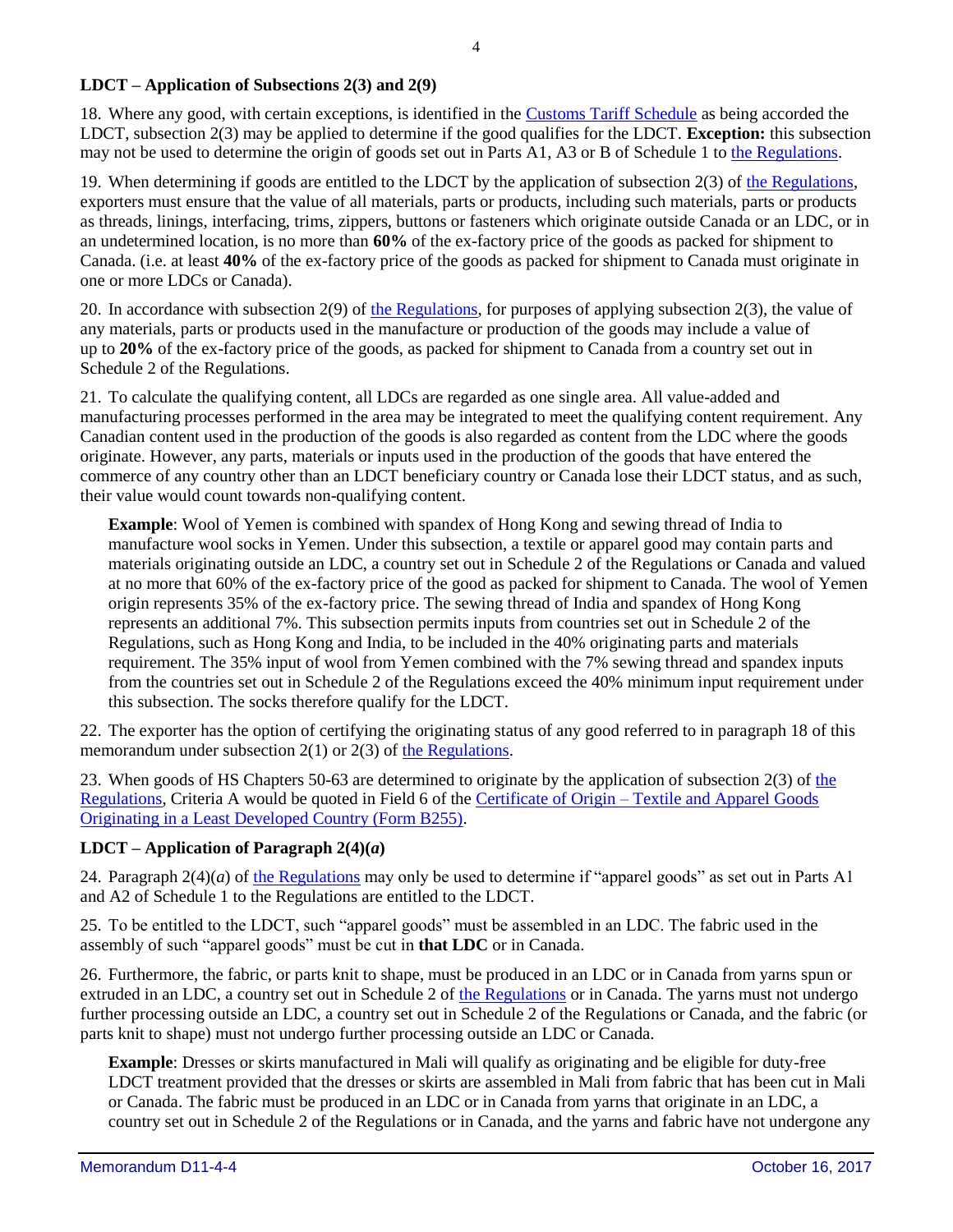further processing outside an LDC or Canada. As well, the yarns must have not undergone any further processing outside a country set out in Schedule 2 of the Regulations.

27. When goods of Parts A1 and A2 of Schedule 1 to [the Regulations](http://laws-lois.justice.gc.ca/eng/regulations/SOR-2013-165/FullText.html) are determined to originate by the application of paragraph  $2(4)(a)$  of the Regulations, Criteria D would be quoted in Field 6 of the Certificate of Origin – [Textile and Apparel Goods Originating in a Least Developed Country \(Form B255\).](http://www.cbsa-asfc.gc.ca/publications/forms-formulaires/b255-eng.html)

28. Where "apparel goods" are classified under a tariff item set out in Part A2 of Schedule 1 to [the Regulations](http://laws-lois.justice.gc.ca/eng/regulations/SOR-2013-165/FullText.html) the exporter has the option of certifying the goods under subsections  $2(1)$ ,  $2(3)$  or  $2(4)$  of the Regulations.

## **LDCT – Application of Paragraph 2(4)(***b***) and Subsection 2(5)**

29. Paragraph 2(4)(*b*) of [the Regulations](http://laws-lois.justice.gc.ca/eng/regulations/SOR-2013-165/FullText.html) may only be used to determine if "apparel goods" as set out in Parts A1 and A2 of Schedule 1 to the Regulations are entitled to the LDCT.

30. To be entitled to the LDCT, such "apparel goods" must be assembled in an LDC. The fabric used in the assembly of such "apparel goods" must be cut in **that LDC** or in Canada.

31. Furthermore, the fabric or parts knit to shape, must be produced in a country set out in Schedule 2 of [the](http://laws-lois.justice.gc.ca/eng/regulations/SOR-2013-165/FullText.html)  [Regulations](http://laws-lois.justice.gc.ca/eng/regulations/SOR-2013-165/FullText.html) from yarns spun or extruded in an LDC, a country set out in Schedule 2 of the Regulations or in Canada. The yarns, fabric or parts knit to shape, must not undergo any further processing outside an LDC, a country set out in Schedule 2 of the Regulations or Canada.

32. Finally, the value of any materials, including packing, that are used in the manufacture of the goods, that originate outside the LDC in which the goods are assembled must not be more than **75%** of the ex-factory price of the goods as packed for shipment to Canada. However, any materials used in the production of the goods that have entered the commerce of any country other than an LDCT beneficiary country or Canada lose their LDCT status, and as such, their value would count towards non-qualifying content.

33. For purposes of paragraph 32 of this memorandum and pursuant to subsection 2(5) of [the Regulations,](http://laws-lois.justice.gc.ca/eng/regulations/SOR-2013-165/FullText.html) any materials used in the manufacture or production of the good that originate in Canada are deemed to have originated in the LDC where the goods are assembled.

**Example**: Those same dresses or skirts manufactured in Mali will qualify and be eligible for duty-free LDCT treatment provided that the dresses or skirts are assembled in Mali and the fabric used in the manufacture of the dresses or skirts is produced in a country set out in Schedule 2 of [the Regulations](http://laws-lois.justice.gc.ca/eng/regulations/SOR-2013-165/FullText.html) from yarns spun or extruded in an LDC, a country set out in Schedule 2 of the Regulations or in Canada. The yarns and fabric cannot undergo further processing outside an LDC, a country set out in Schedule 2 of the Regulations or Canada. When using fabric manufactured in a country set out in Schedule 2 of the Regulations, the value of any materials, including packing, which does not originate in the LDC where the dresses or skirts are assembled (or in Canada) must not exceed 75% of the ex-factory price of the goods as packed for shipment to Canada.

34. When goods of Parts A1 and A2 of Schedule 1 to [the Regulations](http://laws-lois.justice.gc.ca/eng/regulations/SOR-2013-165/FullText.html) are determined to originate by the application of paragraph 2(4)(b) of the Regulations, Criteria E would be quoted in Field 6 of the Certificate of Origin – [Textile and Apparel Goods Originating in a Least Developed Country \(Form B255\).](http://www.cbsa-asfc.gc.ca/publications/forms-formulaires/b255-eng.html)

35. Where "apparel goods" are classified under a tariff item set out in Part A2 of Schedule 1 to [the Regulations,](http://laws-lois.justice.gc.ca/eng/regulations/SOR-2013-165/FullText.html) the exporter has the option of certifying the goods under subsections 2(1), 2(3) or 2(4) of the Regulations.

## **LDCT – Application of Paragraph 2(4.1)(a)**

36. Paragraph  $2(4.1)(a)$  of [the Regulations](http://laws-lois.justice.gc.ca/eng/regulations/SOR-2013-165/FullText.html) may only be used to determine if "apparel goods" as set out in Part A3 of Schedule 1 to the Regulations are entitled to the LDCT.

37. To be entitled to the LDCT, such "apparel goods" must be assembled in an LDC. The fabric used in the assembly of such "apparel goods" must be cut in an LDC, a country set out in Schedule 2 o[f the Regulations,](http://laws-lois.justice.gc.ca/eng/regulations/SOR-2013-165/FullText.html) a Free Trade Agreement (FTA) partner country or in Canada.

38. Furthermore, the fabric, or parts knit to shape, must be produced in an LDC or in Canada from yarns spun or extruded in an LDC, a country set out in Schedule 2 of the [Regulations](http://laws-lois.justice.gc.ca/eng/regulations/SOR-2013-165/FullText.html)*,* an FTA partner country or in Canada. The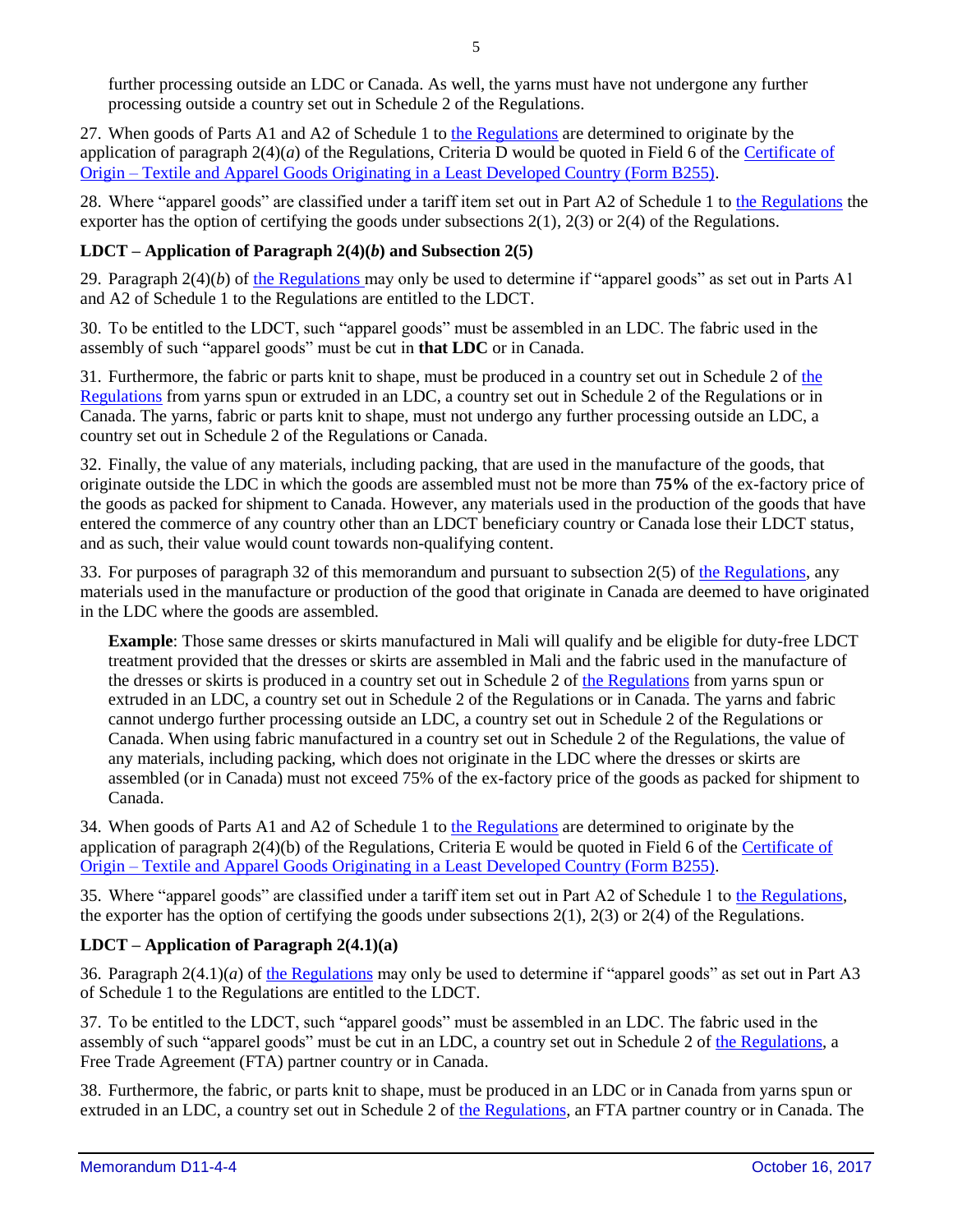yarns must not undergo further processing outside an LDC, a country set out in Schedule 2 of the Regulations, an FTA partner country, or Canada, and the fabric (or parts knit to shape) must not undergo further processing outside an LDC or Canada.

**Example**: T-shirts manufactured in Nepal will qualify as originating and be eligible for duty-free LDCT treatment provided that the T-shirts are assembled in Nepal from fabric that has been cut in an LDC, a country set out in Schedule 2 of the Regulations, an FTA partner country or Canada. The fabric must be produced in an LDC or in Canada from yarns that originate in an LDC, a country set out in Schedule 2 of the Regulations, an FTA partner country or in Canada and the yarns and fabric must not have undergone any further processing outside an LDC or Canada. As well, the yarns must not have undergone any further processing outside a country set out in Schedule 2 of the Regulations or an FTA partner country.

39. When goods of Parts A3 of Schedule 1 to [the Regulations](http://laws-lois.justice.gc.ca/eng/regulations/SOR-2013-165/FullText.html) are determined to originate by the application of paragraph  $2(4.1)(a)$  of the Regulations, Criteria H would be quoted in Field 6 of the [Certificate of Origin –](http://www.cbsa-asfc.gc.ca/publications/forms-formulaires/b255-eng.html) Textile [and Apparel Goods Originating in a Least Developed Country \(Form B255\).](http://www.cbsa-asfc.gc.ca/publications/forms-formulaires/b255-eng.html)

## **LDCT – Application of Paragraph 2(4.1)(***b***) and Subsection 2(5.1)**

40. Paragraph 2(4.1)(*b*) of the [Regulations](http://laws-lois.justice.gc.ca/eng/regulations/SOR-2013-165/FullText.html) may only be used to determine if "apparel goods" as set out in Parts A3 of Schedule 1 to the Regulations are entitled to the LDCT.

41. To be entitled to the LDCT, such "apparel goods" must be assembled in an LDC. The fabric used in the assembly of such "apparel goods" must be cut in an LDC, a country set out in Schedule 2 of the [Regulations,](http://laws-lois.justice.gc.ca/eng/regulations/SOR-2013-165/FullText.html) an FTA partner country or in Canada. In the case where such "apparel goods" are assembled from parts, those parts must be knit to shape in an LDC, a country set out in Schedule 2 of the Regulations, an FTA partner country or in Canada.

42. Furthermore, the fabric or parts knit to shape, must be produced in a country set out in Schedule 2 of [the](http://laws-lois.justice.gc.ca/eng/regulations/SOR-2013-165/FullText.html)  [Regulations](http://laws-lois.justice.gc.ca/eng/regulations/SOR-2013-165/FullText.html) or an FTA partner country from yarns spun or extruded in an LDC, a country set out in Schedule 2 of the Regulations, an FTA partner country or in Canada. The yarns and fabric, or parts knit to shape, must not undergo any further processing outside an LDC, a country set out in Schedule 2 of the Regulations, an FTA partner country or Canada.

43. Finally, the value of any materials, including packing, that are used in the manufacture of the goods, that originate outside the LDC in which the goods are assembled, must not be more than **75%** of the ex-factory price of the goods as packed for shipment to Canada. However, any materials used in the production of the goods that have entered the commerce of any country other than an LDCT beneficiary country or Canada lose their LDCT status, and as such, their value would count towards non-qualifying content.

44. For purposes of paragraph 43 of this memorandum and pursuant to subsection 2(5.1) of [the Regulations,](http://laws-lois.justice.gc.ca/eng/regulations/SOR-2013-165/FullText.html) any materials used in the manufacture or production of the good that originate in an FTA partner country or in Canada are deemed to have originated in the LDC where the goods are assembled.

**Example**: Those same T-shirts manufactured in Nepal will qualify and be eligible for duty-free LDCT treatment provided that the T-shirts are assembled in Nepal and the fabric used in the manufacture of the Tshirts is produced in a country set out in Schedule 2 of [the Regulations](http://laws-lois.justice.gc.ca/eng/regulations/SOR-2013-165/FullText.html) or an FTA partner country from yarns spun or extruded in an LDC, a country set out in Schedule 2 of the Regulations, an FTA partner country or Canada. The yarns and fabric cannot undergo further processing outside an LDC, a country set out in Schedule 2 of the Regulations, an FTA partner country or Canada. When using fabric manufactured in a country set out in Schedule 2 of the Regulations or an FTA partner country, the value of any materials, including packing, which does not originate in the LDC where the T-shirts are assembled (or in an FTA partner country or in Canada) must not exceed 75% of the ex-factory price of the goods as packed for shipment to Canada.

45. When goods of Parts A3 of Schedule 1 to [the Regulations](http://laws-lois.justice.gc.ca/eng/regulations/SOR-2013-165/FullText.html) are determined to originate by the application of paragraph  $2(4.1)(b)$  of the Regulations, Criteria I would be quoted in Field 6 of the [Certificate of Origin –](http://www.cbsa-asfc.gc.ca/publications/forms-formulaires/b255-eng.html) Textile [and Apparel Goods Originating in a Least Developed Country \(Form B255\).](http://www.cbsa-asfc.gc.ca/publications/forms-formulaires/b255-eng.html)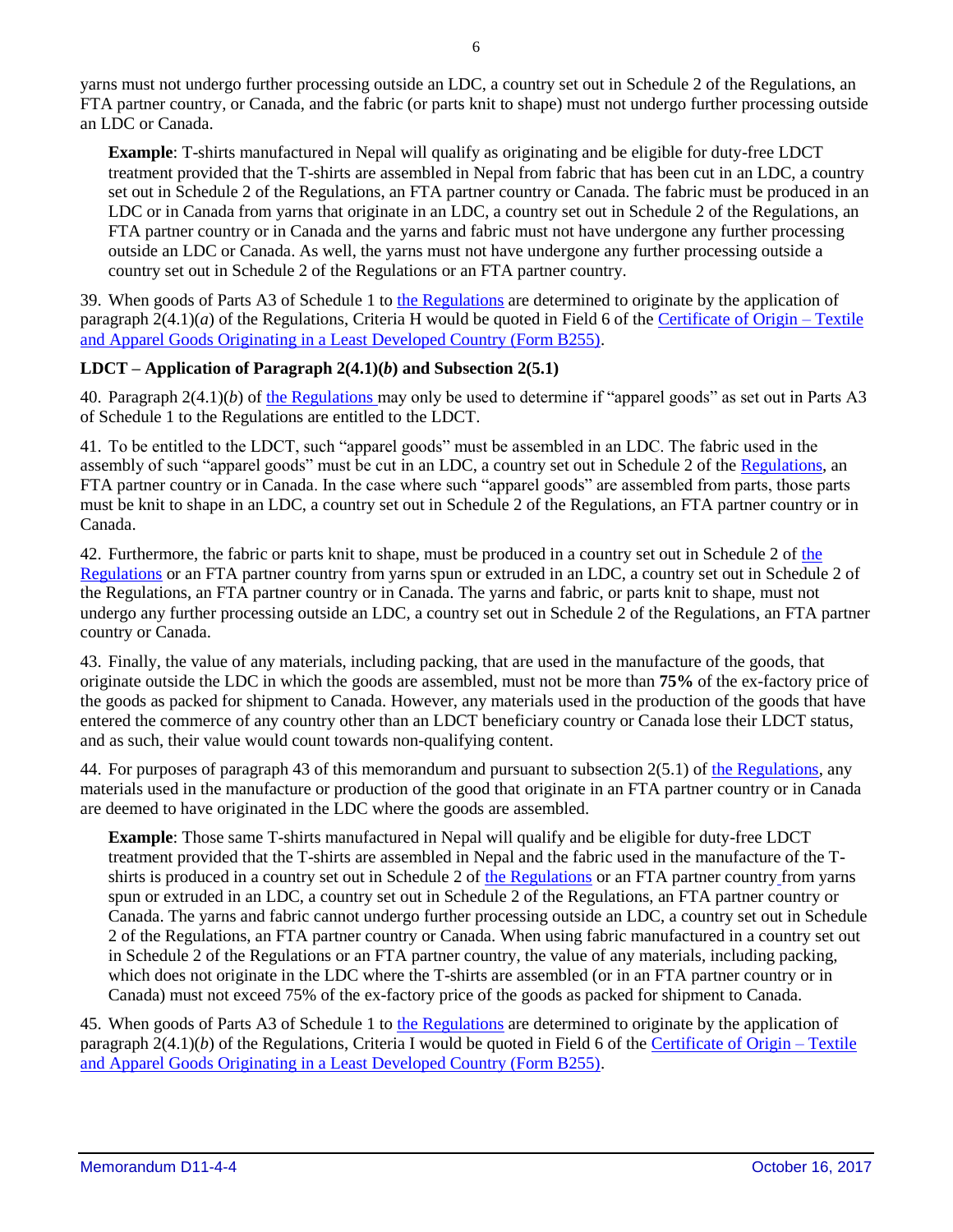#### **LDCT – Application of Subsection 2(6)**

46. This subsection may only be used to determine if "made-up textile goods" as set out in Part B of Schedule 1 to [the Regulations](http://laws-lois.justice.gc.ca/eng/regulations/SOR-2013-165/FullText.html) are entitled to the LDCT.

47. To be entitled to the LDCT, such "made-up textile goods" must be cut, or knit to shape, and sewn or otherwise assembled in an LDC.

48. Furthermore, the fabric or parts knit to shape must be produced in an LDC or Canada from yarns spun or extruded in an LDC, a country set out in Schedule 2 of [the Regulations](http://laws-lois.justice.gc.ca/eng/regulations/SOR-2013-165/FullText.html) or in Canada. The yarns and fabric or parts knit to shape must not undergo any further processing outside an LDC or Canada. In the case of yarns, they must also not undergo any further processing outside a country set out in Schedule 2 of the Regulations.

**Example**: Wool yarn produced in Afghanistan is exported to Bangladesh where the yarn is produced into wool fabric. The wool fabric is shipped directly to the Lao People's Democratic Republic for further production into a good classified as "Other Made-up Textile Article." The production process of the finished good in Lao People's Democratic Republic must include cutting, or knitting to shape, of the fabric as well as sewing or otherwise assembling in that country in order for the good to qualify for the LDCT.

49. When goods of Part B of Schedule 1 to [the Regulations](http://laws-lois.justice.gc.ca/eng/regulations/SOR-2013-165/FullText.html) are determined to originate by the application of subsection 2(6) of the Regulations, Criteria F would be quoted in Field 6 of the [Certificate of Origin –](http://www.cbsa-asfc.gc.ca/publications/forms-formulaires/b255-eng.html) Textile and [Apparel Goods Originating in a Least Developed Country \(Form B255\).](http://www.cbsa-asfc.gc.ca/publications/forms-formulaires/b255-eng.html)

50. The exporter has the option of certifying "made-up textile goods" of Part B of Schedule 1 to [the Regulations](http://laws-lois.justice.gc.ca/eng/regulations/SOR-2013-165/FullText.html) under subsection  $2(1)$  or  $2(6)$  of the Regulations.

#### **LDCT – Application of Subsection 2(7)**

51. When determining if goods set out in Part A1 or A2 of Schedule 1 to [the Regulations](http://laws-lois.justice.gc.ca/eng/regulations/SOR-2013-165/FullText.html) are entitled to the LDCT by the application of paragraph  $2(4)(a)$  or  $2(4)(b)$  of the Regulations, only the fabric or parts knit to shape that determines the tariff classification of the good shall be considered. Any materials, parts or products such as threads, linings, interfacing, trims, zippers, buttons or fasteners may be disregarded. In the case where subparagraph 2(4)(b)(ii) of the Regulations is applied, exporters must ensure that the value of all materials, parts or products that originate outside Canada, or the LDC in which the goods are assembled, is no more than **75%** of the ex-factory price of the goods as packed for shipment to Canada.

52. When determining if goods set out in Part A3 of Schedule 1 to [the Regulations](http://laws-lois.justice.gc.ca/eng/regulations/SOR-2013-165/FullText.html) are entitled to the LDCT by the application of paragraph 2(4.1)(*a*) or 2(4.1)(*b*) of the Regulations, only the fabric or parts knit to shape that determines the tariff classification of the good shall be considered. Any materials, parts or products such as threads, linings, interfacing, trims, zippers, buttons or fasteners may be disregarded. In the case where subparagraph  $2(4.1)(b)$ (ii) of the Regulations is applied, exporters must ensure that the value of all materials, parts or products that originate outside Canada, an FTA partner country or the LDC in which the goods are assembled, is no more than **75%** of the ex-factory price of the goods as packed for shipment to Canada.

53. When determining if goods set out in Part B of Schedule 1 to [the Regulations](http://laws-lois.justice.gc.ca/eng/regulations/SOR-2013-165/FullText.html) are entitled to the LDCT by the application of subsection 2(6) of the Regulations, only the fabric or parts knit to shape that determines the tariff classification of the good shall be considered. Any materials, parts or products such as threads, linings, interfacing, trims, zippers, buttons or fasteners may be disregarded.

#### **Certification Requirements – Commercial Goods**

#### **General**

54. Section 4 of th[e Proof of Origin of Imported Goods Regulations,](http://laws.justice.gc.ca/eng/regulations/SOR-98-52/FullText.html) also found in [Memorandum D11-4-2, Proof](http://cbsa-asfc.gc.ca/publications/dm-md/d11/d11-4-2-eng.html)  [of Origin](http://cbsa-asfc.gc.ca/publications/dm-md/d11/d11-4-2-eng.html) of Imported Goods, outlines the requirements for the GPT and LDCT proof of origin. The exporter of the goods located in the GPT or LDCT beneficiary in which the goods were finished must complete the proof of origin.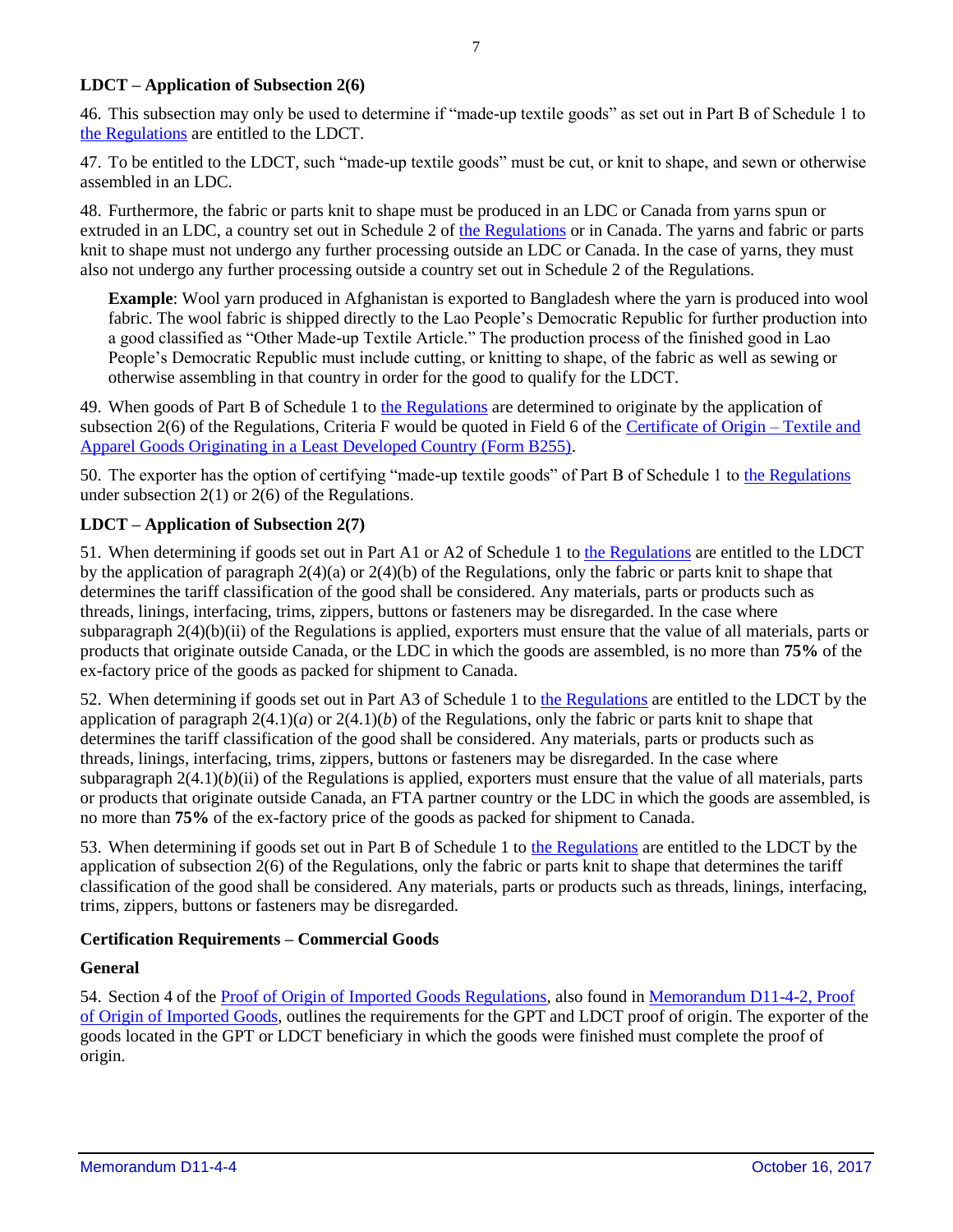55. The proof of origin is not required to be an original. In all cases, proof of origin must cross-reference the applicable invoice number(s). The invoice must list the goods for which the preferential treatment is claimed separately from the non-preference receiving goods. However, separate invoices are not required.

## **Proof of Origin – GPT**

56. For all originating goods from GPT beneficiary countries, Form A – Certificate of Origin (refer to [Appendix A\)](#page-11-0) or the Exporter's Statement of Origin (refer to [Appendix B\)](#page-14-0) may be submitted as proof of origin. In most cases, exporters should find the Exporter's Statement of Origin easier to complete and provide than the alternate Form A. See paragraphs 59 to 64 of this memorandum for further information regarding these documents.

## **Proof of Origin – LDCT**

57. Except for originating goods of HS Chapters 50-63, either Form A *– Certificate of Origin* or the Exporter's Statement of Origin may be submitted as proof of origin. In most cases, exporters should find the Exporter's Statement of Origin easier to complete and provide than the alternate Form A. See paragraphs 59 to 64 of this memorandum for further information regarding these documents.

58. For originating textile and apparel goods of HS Chapters 50-63 the [Certificate of Origin –](http://cbsa-asfc.gc.ca/publications/forms-formulaires/b255-eng.html) Textile and Apparel [Goods Originating in a Least Developed Country \(Form B255\)](http://cbsa-asfc.gc.ca/publications/forms-formulaires/b255-eng.html) must be submitted as proof of origin. See paragraphs 65 and 66 of this memorandum for further information regarding this certificate.

#### **Form A –** *Certificate of Origin*

59. A copy of the Generalized System of Preferences, Form A – Certificate of Origin, and the completion instructions are found in [Appendix A.](#page-11-0)

60. Canada no longer requires Form A to be stamped and signed by an authority designated by the beneficiary country. Therefore, Form A no longer needs to be an original and Field No. 11 may be left blank.

61. A consignee in Canada must be identified in Field No. 2 of the Form A, to ensure that the exporter in the beneficiary or LDC certified the origin of the goods according to Canadian rules of origin. The consignee is the person or company, whether it is the importer, agent, or other party in Canada, to which goods are shipped under a Through Bill of Lading (TBL) and is so named in the bill. Where 100% of the value of the goods originates in the beneficiary or LDC, a consignee in Canada does not need to be indicated in Field No. 2 of the Form A.

62. For the GPT and LDCT, the origin criterion in Field No. 8 of Form A must be one of the following:

**P** means wholly (100%) produced (as defined in subsection 2(1) of [the Regulations\)](http://laws-lois.justice.gc.ca/eng/regulations/SOR-2013-165/FullText.html) in the beneficiary or LDC;

**F** for GPT, means, at least 60% of the ex-factory price was produced in the GPT beneficiary country;

**F** for LDCT, means, at least 40% of the ex-factory price was produced in the LDCT country. The existing 40% of the ex-factory price of the goods as packed for shipment to Canada may also include a value of up to 20% of the ex-factory price of the goods from countries set out in Schedule 2 of the Regulations;

**G** for GPT, means, at least 60% of the ex-factory price was cumulatively produced in more than one GPT beneficiary country or Canada;

**G** for LDCT, means, at least 40% of the ex-factory price was cumulatively produced in more than one LDCT beneficiary country or Canada. The existing 40% of the ex-factory price of the goods as packed for shipment to Canada may also include a value of up to 20% of the ex-factory price of the goods from countries set out in Schedule 2 of the Regulations.

#### **Exporter's Statement of Origin**

63. A copy of the Exporter's Statement of Origin is set out in [Appendix B.](#page-14-0) It must be completed and signed by the exporter in the beneficiary or LDC in which the goods were finished. The statement may be written out on a [Form](http://www.cbsa-asfc.gc.ca/publications/forms-formulaires/ci1-eng.html)  [CI1, Canada Customs Invoice,](http://www.cbsa-asfc.gc.ca/publications/forms-formulaires/ci1-eng.html) or a commercial invoice or provided as a separate document. The information required in the statement must be provided in its entirety for goods to qualify for the GPT or LDCT.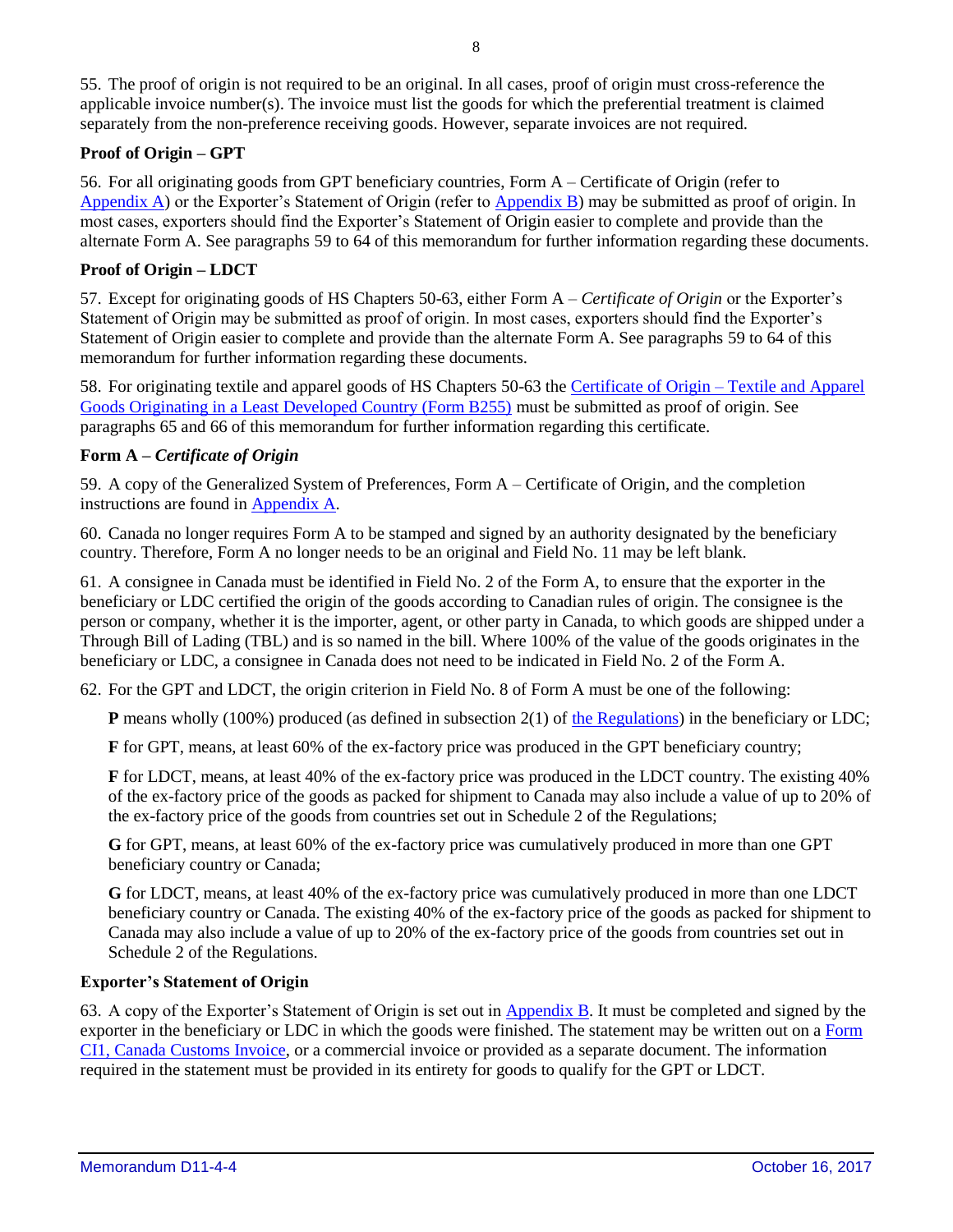64. If the statement is provided as a separate document from the invoice, the statement must reference the applicable invoice number(s). If the statement is for multiple invoices, the invoice numbers must be identified within the statement. A statement with an attached list of invoice numbers will not be acceptable.

#### **Certificate of Origin – Textile and Apparel Goods Originating in a Least Developed Country (Form B255)**

65. The Certificate of Origin – [Textile and Apparel Goods Originating in a Least Developed Country \(Form B255\)](http://cbsa-asfc.gc.ca/publications/forms-formulaires/b255-eng.html) must be completed by the exporter of the goods in the LDC in which the goods were finished in the form they are imported into Canada.

66. The applicable origin criteria for apparel goods and other made-up textile articles are set out in the **Applicable Origin Criteria for Textile and Apparel Goods** table:

| Goods                                                                               |                                | Origin Criteria            |                                      |                                      |                                    |                            |                             |                                        |  |
|-------------------------------------------------------------------------------------|--------------------------------|----------------------------|--------------------------------------|--------------------------------------|------------------------------------|----------------------------|-----------------------------|----------------------------------------|--|
|                                                                                     |                                | ``A"<br>subsection<br>2(3) | $\mathbf{D}$<br>paragraph<br>2(4)(a) | $\mathbf{F}$<br>paragraph<br>2(4)(b) | $\mathbf{F}$<br>subsection<br>2(6) | ``G"<br>subsection<br>2(1) | H<br>paragraph<br>2(4.1)(a) | $\mathbf{G}$<br>paragraph<br>2(4.1)(b) |  |
| Goods of HS Chapters 50-63 which are not<br>listed in Schedule 1 of the Regulations |                                | $\mathbf{V}$               |                                      |                                      |                                    | V                          |                             |                                        |  |
| Goods as set out in Schedule 1 to the Regulations:                                  |                                |                            |                                      |                                      |                                    |                            |                             |                                        |  |
| A1                                                                                  | <b>Apparel Goods</b>           |                            | V                                    | V                                    |                                    | $\mathbf{v}$               |                             |                                        |  |
| A2                                                                                  | <b>Apparel Goods</b>           | $\mathbf{V}$               | V                                    | V                                    |                                    | V                          |                             |                                        |  |
| A <sub>3</sub>                                                                      | <b>Apparel Goods</b>           |                            |                                      |                                      |                                    |                            | V                           | $\mathbf{V}$                           |  |
| B                                                                                   | Other Made-up Textile Articles |                            |                                      |                                      | $\mathbf{V}$                       | $\mathbf{v}$               |                             |                                        |  |

## **Certification Requirements – Casual Goods**

67. Section 4 of th[e Proof of Origin of Imported Goods Regulations,](http://laws.justice.gc.ca/eng/regulations/SOR-98-52/FullText.html) also found in [Memorandum D11-4-2,](http://cbsa-asfc.gc.ca/publications/dm-md/d11/d11-4-2-eng.html) outlines the requirements for the GPT and LDCT proof of origin for casual goods. Where casual goods are:

(a) imported in a traveller's baggage or consigned from an individual in the beneficiary or LDC to an individual in Canada; and

(b) declared at the time of importation as not intended for resale, the importer is exempt from providing proof of origin, if there is no evidence to indicate that the goods are not the product of the beneficiary or LDC.

## **Obligations Regarding Importations**

68. According to section 4 of the [Proof of Origin of Imported Goods Regulations,](http://laws.justice.gc.ca/eng/regulations/SOR-98-52/FullText.html) to claim the GPT or LDCT benefits, importers must make a declaration that they have in their possession the required proof of origin; a Form A – Certificate of Origin or an Exporter's Statement of Origin. For LDC-originating textile and apparel goods of HS Chapters 50-63, importers must make a declaration that they have in their possession the [Certificate of](http://cbsa-asfc.gc.ca/publications/forms-formulaires/b255-eng.html)  Origin – [Textile and Apparel Goods Originating in a Least Developed Country \(Form B255\).](http://cbsa-asfc.gc.ca/publications/forms-formulaires/b255-eng.html)

69. The importer makes this declaration on [Form B3-3, Canada Customs Coding Form,](http://cbsa-asfc.gc.ca/publications/forms-formulaires/b3-3-eng.html) by inserting Code 9 for GPT or Code 8 for LDCT in Field No. 14, "Tariff Treatment." Also, the importer declaration field on Form B3-3 must be completed with the signature of the importer. For further instructions concerning Form B3-3, please refer to [Memorandum D17-1-10, Coding of Customs Accounting Documents.](http://cbsa-asfc.gc.ca/publications/dm-md/d17/d17-1-10-eng.html)

70. The proof of origin must be presented to the Canada Border Services Agency (CBSA) upon request. Failure to do so will result in the application of either the MFN treatment or other appropriate tariff treatment and the application of Administrative Monetary Penalty C152, "Importer or owner of goods failed to furnish proof of origin upon request."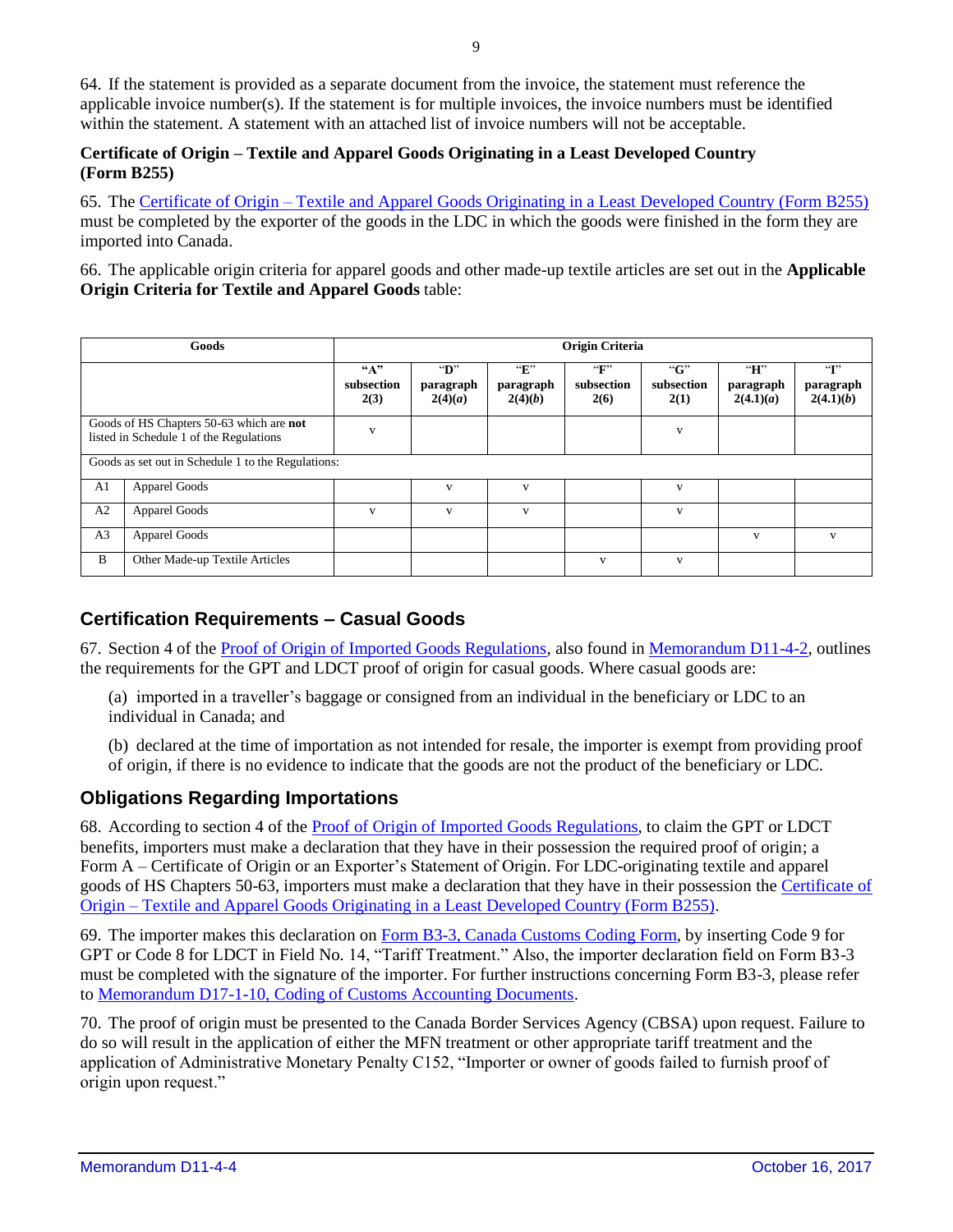71. When requested by the CBSA to present the proof of origin, the importer may be required to provide a complete and accurate translation in English or French.

72. An importer may be requested to submit further documentation to substantiate the origin of the goods, such as bills of materials and purchase orders.

## **False Declarations**

73. The making or assenting to the making of a false declaration in a statement made verbally or in writing to the CBSA is an offence under section 153 of the [Customs Act](http://laws-lois.justice.gc.ca/eng/acts/c-52.6/FullText.html) and may be subject to sanctions under section 160 of that Act.

## **Shipping Requirements**

74. The goods must be shipped directly on a TBL to a consignee in Canada from the beneficiary or LDC in which the goods were certified. Evidence in the form of a TBL (or a copy) showing that the goods have been shipped directly to a consignee in Canada must be presented to the CBSA upon request. An importer may be requested to submit further documentation to substantiate the TBL, such as sales order, report of entry documents, and cargo control documents.

75. The TBL is a contract to convey goods from one point to another. It is to ensure the direct shipment of goods from the country of origin to a consignee in Canada. The TBL is one single document that is issued prior to the goods beginning their journey when the carrier assumes care, custody, and control of the goods. It usually contains the following information:

- (a) the identity of the exporter in the country of origin;
- (b) the identity of the consignee in Canada;
- (c) the identity of the carrier or agent who assumes liability for the performance of the contract;
- (d) the contracted routing of the goods identifying all points of transhipment;
- (e) a full description of the goods and the marks and numbers of the package; and
- (f) the place and date of issue.

**Note**: A TBL that does not include all points of transhipment may be accepted, if these are set out in related shipping documents presented with the TBL.

76. In the case of consolidated freight, where the TBL is a lengthy document covering unrelated goods, the importer may present the cargo receipt from the carrier (or a copy) in lieu of the TBL. The CBSA may request that the TBL be presented as final verification that the goods have been shipped directly to Canada.

77. On a case-by-case basis, an amended TBL may be accepted as proof of direct shipment where documentation errors have occurred and the amended TBL corrects an error in the original document. In such cases, the carrier must provide proof that the amended TBL reflects the actual movement of the goods as contracted when the goods began their journey. Documentation presented must clearly indicate the actual movement of the goods.

78. Air cargo is usually transhipped in the air carrier's home country even if no transhipment is shown on the house air waybill. Therefore, where goods are transported via air freight, the house air waybill is acceptable as a TBL.

## **Consignee**

79. To fulfil the direct shipment requirement, goods must be shipped to a consignee in Canada. The consignee is the person or company, whether the importer, agent, or other party in Canada, to which goods are shipped under a TBL and is so named in the bill. In circumstances where goods are consigned "to order," the TBL is acceptable as evidence of direct shipment as long as the party within Canada to whom the goods are shipped is identified on the TBL, usually in the "Notify Party" field.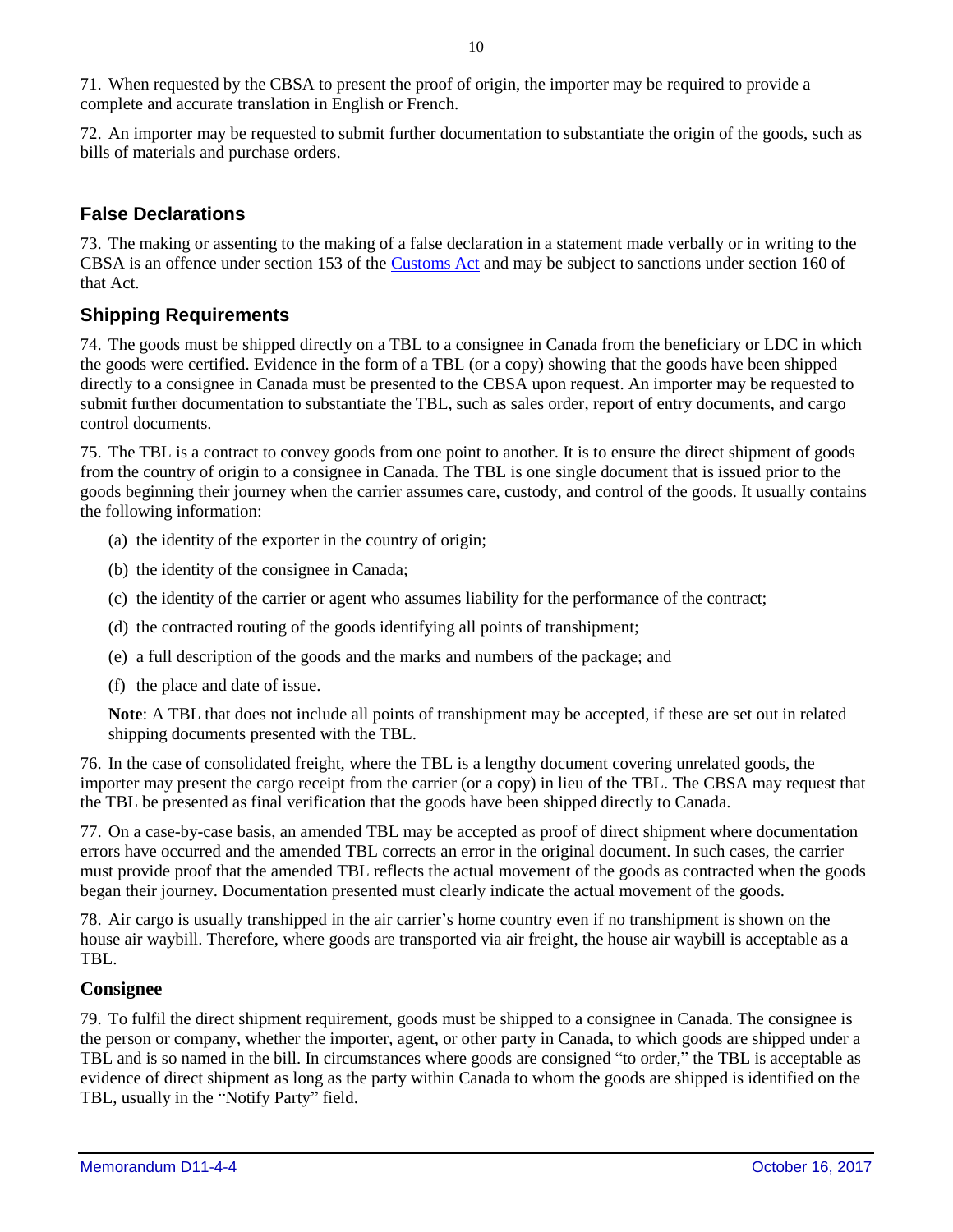## **Transhipment**

80. Transhipment through an intermediate country is permitted provided the conditions prescribed by section 18 of the [Customs Tariff](http://laws-lois.justice.gc.ca/eng/acts/C-54.011/FullText.html) and section 2 of the [Temporary Storage Period Regulations](http://laws-lois.justice.gc.ca/eng/regulations/SOR-88-79/FullText.html) are met, as follows:

(a) the goods remain under customs transit control in the intermediate country;

(b) the goods do not undergo any operation in the intermediate country other than unloading, reloading or splitting up of loads, or any other operation required to keep the goods in good condition;

(c) the goods do not enter into trade or consumption in the intermediate country; and

(d) the goods do not remain in temporary storage in the intermediate country for a period exceeding six months.

81. Transhipment is the act of taking cargo out of one conveyance and loading it into another conveyance. It also includes the act of taking cargo out of one conveyance and reloading it into the same conveyance. The landing of an airplane for refuelling or docking of a ship to take on additional cargo does not constitute transhipment if the goods in question are not unloaded from the conveyance.

82. Some exceptions exist where goods may be entitled to alternative shipping requirements. For more information, please refer to [Memorandum D11-4-9, Goods Originating in Mexico, Deemed to be Directly Shipped](http://cbsa-asfc.gc.ca/publications/dm-md/d11/d11-4-9-eng.html)  [to Canada for the Purposes of the General Preferential Tariff \(GPT\),](http://cbsa-asfc.gc.ca/publications/dm-md/d11/d11-4-9-eng.html) [Memorandum D11-4-10, Instructions](http://cbsa-asfc.gc.ca/publications/dm-md/d11/d11-4-10-eng.html)  [Pertaining to the China Direct Shipment Condition Exemption Order,](http://cbsa-asfc.gc.ca/publications/dm-md/d11/d11-4-10-eng.html) or [Memorandum D11-4-28, Haiti Goods](http://cbsa-asfc.gc.ca/publications/dm-md/d11/d11-4-28-eng.html)  [Deemed to be Directly Shipped to Canada for the Purposes of the General Preferential Tariff \(GPT\) and the Least](http://cbsa-asfc.gc.ca/publications/dm-md/d11/d11-4-28-eng.html)  [Developed Country Tariff \(LDCT\).](http://cbsa-asfc.gc.ca/publications/dm-md/d11/d11-4-28-eng.html)

## **Marking**

83. Where goods are required to be marked, they are to be marked with the country of origin in accordance with the [Determination of Country of Origin for the Purpose of Marking Goods \(Non-NAFTA Countries\) Regulations.](http://laws-lois.justice.gc.ca/eng/regulations/SOR-94-16/FullText.html) Further information concerning the marking of goods is set out i[n Memorandum D11-3-1,](http://cbsa-asfc.gc.ca/publications/dm-md/d11/d11-3-1-eng.html) *Marking of Imported [Goods.](http://cbsa-asfc.gc.ca/publications/dm-md/d11/d11-3-1-eng.html)*

## **Refunds**

84. Where the GPT or the LDCT treatment is not claimed at time of importation as a result of an error, involuntary omission, proof of origin not available at time of importation, or any other circumstances, an application for a refund may be submitted under paragraph 74(1)(e) of the [Customs Act.](http://laws-lois.justice.gc.ca/eng/acts/c-52.6/FullText.html) An application for a refund of duties must be filed on [Form B2, Canada Customs –](http://www.cbsa-asfc.gc.ca/publications/forms-formulaires/b2-eng.html) Adjustment Request, within four years from the date of accounting at a customs office in the region where the goods were accounted for under the Customs Act. Refer to Memorandum [D6-2-3, Refund of Duties,](http://cbsa-asfc.gc.ca/publications/dm-md/d6/d6-2-3-eng.html) for more information.

## **Additional Information**

85. For more information, within Canada call the Border Information Service at **1-800-461-9999**. From outside Canada call 204-983-3500 or 506-636-5064. Long distance charges will apply. Agents are available Monday to Friday (08:00 – 16:00 local time / except holidays). TTY is also available within Canada: **1-866-335-3237**.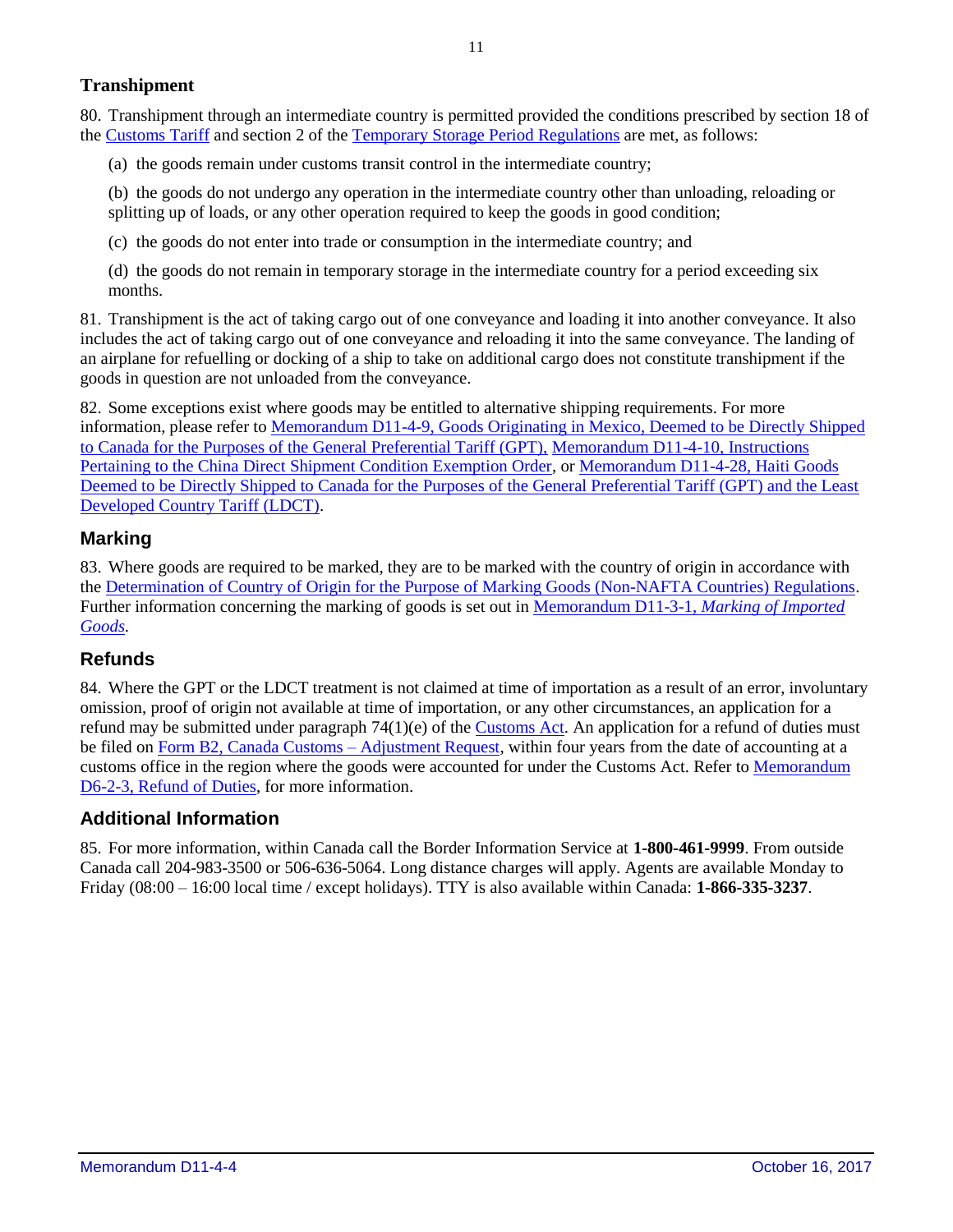## <span id="page-11-0"></span>**Appendix A**

| address, country)                                                                                                | 1. Goods consigned from (exporter's business name, |                                                             | Reference No.                                                                                                                                    |                                         |                                       |  |  |  |
|------------------------------------------------------------------------------------------------------------------|----------------------------------------------------|-------------------------------------------------------------|--------------------------------------------------------------------------------------------------------------------------------------------------|-----------------------------------------|---------------------------------------|--|--|--|
|                                                                                                                  |                                                    |                                                             | <b>Generalized System of Preferences</b><br><b>Certificate of Origin</b><br>(Combined declaration and certificate)                               |                                         |                                       |  |  |  |
|                                                                                                                  |                                                    |                                                             |                                                                                                                                                  |                                         |                                       |  |  |  |
|                                                                                                                  |                                                    |                                                             |                                                                                                                                                  |                                         |                                       |  |  |  |
| country)                                                                                                         | 2. Goods consigned to (consignee's name, address,  |                                                             | Form A                                                                                                                                           |                                         |                                       |  |  |  |
|                                                                                                                  |                                                    |                                                             | (country)                                                                                                                                        |                                         |                                       |  |  |  |
|                                                                                                                  |                                                    |                                                             | See the instructions that follow.                                                                                                                |                                         |                                       |  |  |  |
|                                                                                                                  | 3. Means of transport and route (as far as known)  |                                                             | 4. For official use                                                                                                                              |                                         |                                       |  |  |  |
| 5. Item<br>number                                                                                                | 6. Marks and<br>numbers of<br>packages             | 7. Number and kind of<br>packages: description<br>of goods  | 8. Origin criterion<br>(See the<br>instructions that<br>follow.)                                                                                 | 9. Gross weight<br>or other<br>quantity | 10. Number and<br>date of<br>invoices |  |  |  |
|                                                                                                                  |                                                    |                                                             |                                                                                                                                                  |                                         |                                       |  |  |  |
| 11. Certification                                                                                                |                                                    |                                                             | 12. Declaration by the exporter                                                                                                                  |                                         |                                       |  |  |  |
| It is hereby certified, on the basis of control carried out,<br>that the declaration by the exporter is correct. |                                                    |                                                             | The undersigned hereby declares that the above details and<br>statements are correct: that all the goods were produced in                        |                                         |                                       |  |  |  |
|                                                                                                                  |                                                    |                                                             | (country)                                                                                                                                        |                                         |                                       |  |  |  |
|                                                                                                                  |                                                    |                                                             | And that they comply with the origin requirements specified<br>for those goods in the Generalized System of Preferences<br>for goods exported to |                                         |                                       |  |  |  |
|                                                                                                                  |                                                    |                                                             | (importing country)                                                                                                                              |                                         |                                       |  |  |  |
|                                                                                                                  |                                                    | Place and date, signature and stamp of certifying authority | Place and date, signature of authorized signatory                                                                                                |                                         |                                       |  |  |  |

## **Form A –** *Certificate of Origin*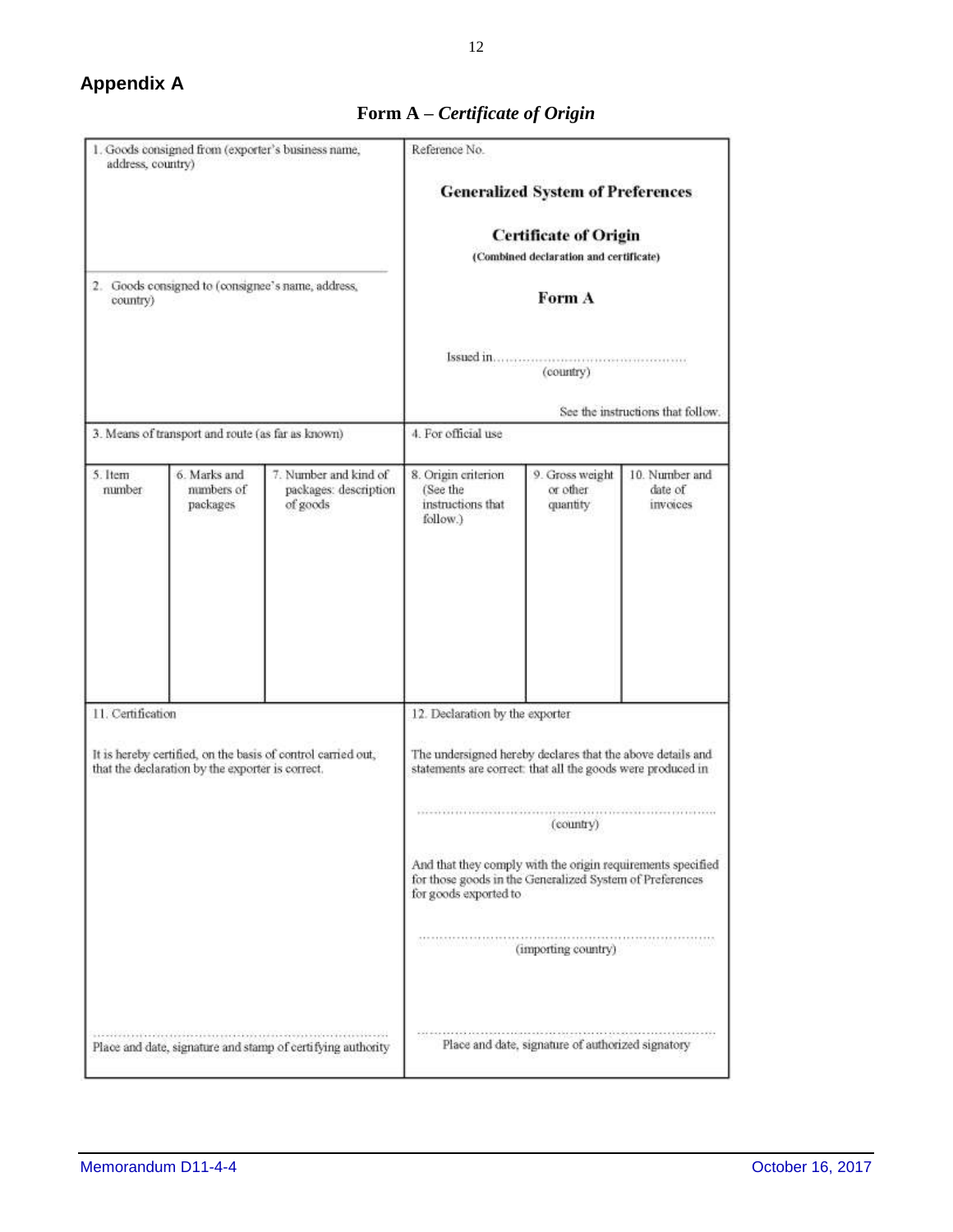## **Instructions on the Completion of Form A –** *Certificate of Origin*

## **General Preferential Tariff (GPT)**

If the 60% ex-factory price is not satisfied, or is not supported by adequate documentation, the goods are not eligible for the GPT and a Form A should not be issued for such goods.

#### **Least Developed Country Tariff (LDCT)**

If the 40% ex-factory price is not satisfied, or is not supported by adequate documentation, the goods are not eligible for the LDCT and a Form A should not be issued for such goods.

In order for a Form A to be accepted by the CBSA, it must be properly completed, as follows:

**Field No. 1** – Complete with the name, address, and country of the actual manufacturer or exporter of the goods. Please do not identify a trading house, freight forwarder, export broker, etc. The manufacturer or exporter must be located in the GPT or LDCT beneficiary country in which the goods are being certified.

**Field No. 2** – Identify the consignee (name and address) in Canada.

**Field No. 3** – The CBSA does not consider this a mandatory field, but you may indicate the shipping details, as far as known when Form A is completed.

**Field No. 4** – This field is usually left blank. However, if Form A is issued after the goods have already been shipped, stamp or write "Issued Retrospectively."

**Field No. 5** – This field is not mandatory for goods exported to Canada. It is usually used to itemize goods if Form A covers two or more categories of goods (for example, items 1, 2, 3 or items a, b, c).

**Field No. 6** – If the goods are crated or otherwise packaged, indicate the quantity of packages or crates. Also indicate any markings on the crates that will be useful in cross-referencing Form A to the Through Bill of Lading so that the CBSA officers can establish that the form covers the goods that are physically imported.

**Field No. 7** – Describe the goods fully. Indicate makes, models, styles, serial numbers, or any other relevant description. It is in the exporter's interest to give as full a description as possible. The CBSA will not accept a Form A that cannot be matched with the imported goods due to a vague description. It is also helpful to show the Harmonized System subheading of the goods in this field.

**Field No. 8** – The origin criterion shown must be one of the following:

**P** means 100% of the goods produced in the GPT or LDCT beneficiary country in question;

**F** for GPT, means, at least 60% of the ex-factory price is produced in the GPT beneficiary country;

**F** for LDCT, means, at least 40% of the ex-factory price is produced in the LDCT beneficiary country. The existing 40% of the ex-factory price of the goods as packed for shipment to Canada may also include a value of up to 20% of the ex-factory price of the goods from countries set out in Schedule 2 of the Regulations;

**G** for GPT, means at least 60% of the ex-factory price was cumulatively produced in more than one GPT beneficiary country or Canada;

**G** for LDCT, means at least 40% of the ex-factory price was cumulatively produced in more than one LDCT beneficiary country or Canada. The existing 40% of the ex-factory price of the goods as packed for shipment to Canada may also include a value of up to 20% of the ex-factory price of the goods from countries set out in Schedule 2 of the Regulations.

If any criterion other than P, G, or F is shown for goods exported to Canada, it will be assumed that the goods do not satisfy the Canadian GPT or LDCT rules of origin and they will not receive any tariff preference.

**Field No. 9** – Give the weight or other quantity of the goods. The best unit of measure to use when completing this field is the unit of measure given for the particular goods in the *[Customs Tariff](http://www.cbsa-asfc.gc.ca/trade-commerce/tariff-tarif/menu-eng.html)* (e.g. number, pairs, dozens, kilograms, litres).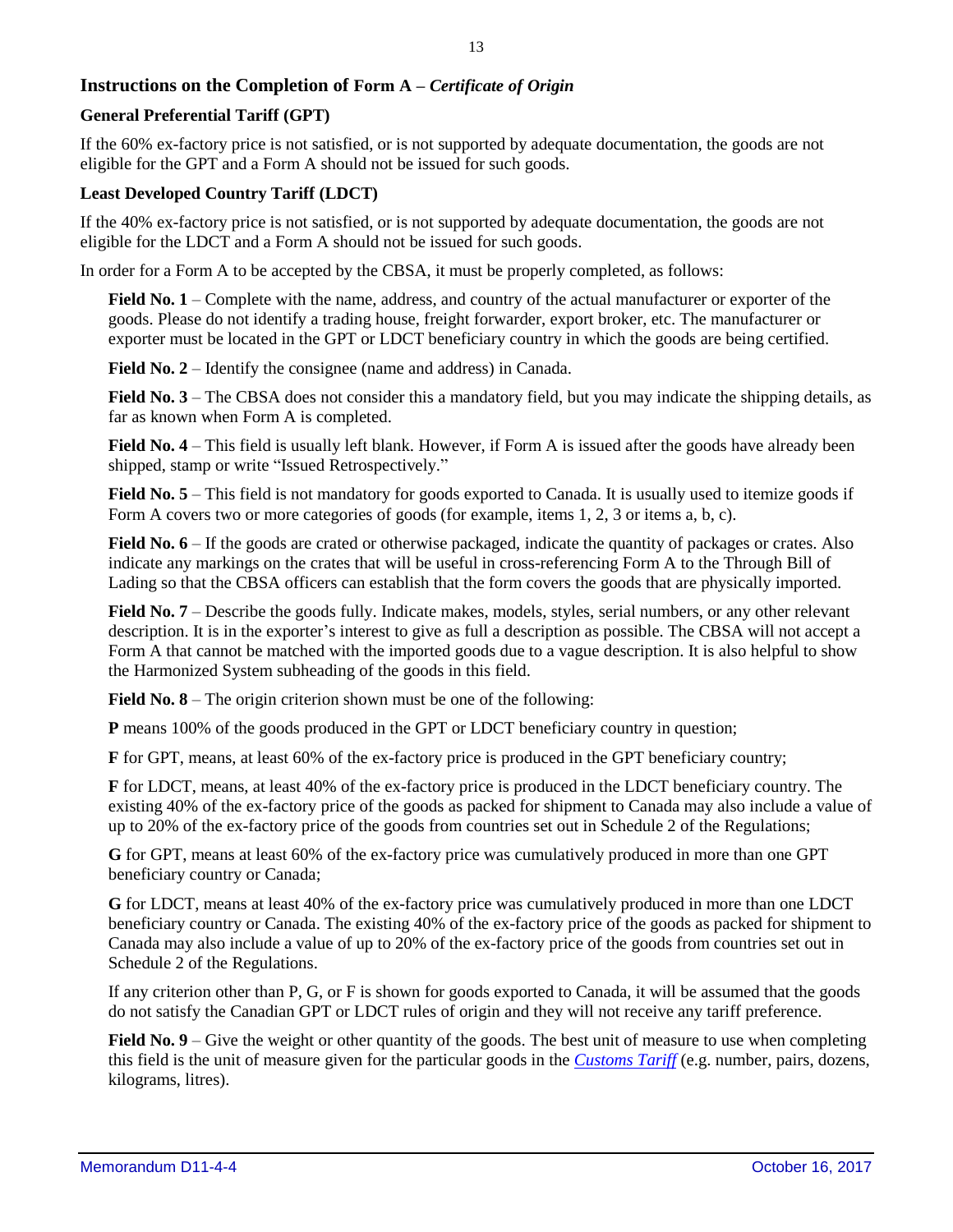**Field No. 10** – Cross-reference Form A to the commercial invoice. This helps the CBSA match the form with the invoice, but it also ensures that the signing officer has verified the ex-factory price of the proper goods.

**Field No. 11** – This field may be left blank. As of March 1, 1996, Canada no longer requires Form A to be certified by a designated authority in the GPT or LDCT beneficiary country.

**Field No. 12** – This is the exporter's declaration that Form A is accurate and that the goods do meet the GPT or LDCT rules of origin. Proof of origin must be completed by the exporter of the goods in the GPT or LDCT beneficiary country in which the goods were finished. The individual completing the Form A on behalf of the company must be knowledgeable regarding the origin of the goods and have access to cost of production information, should a verification be requested.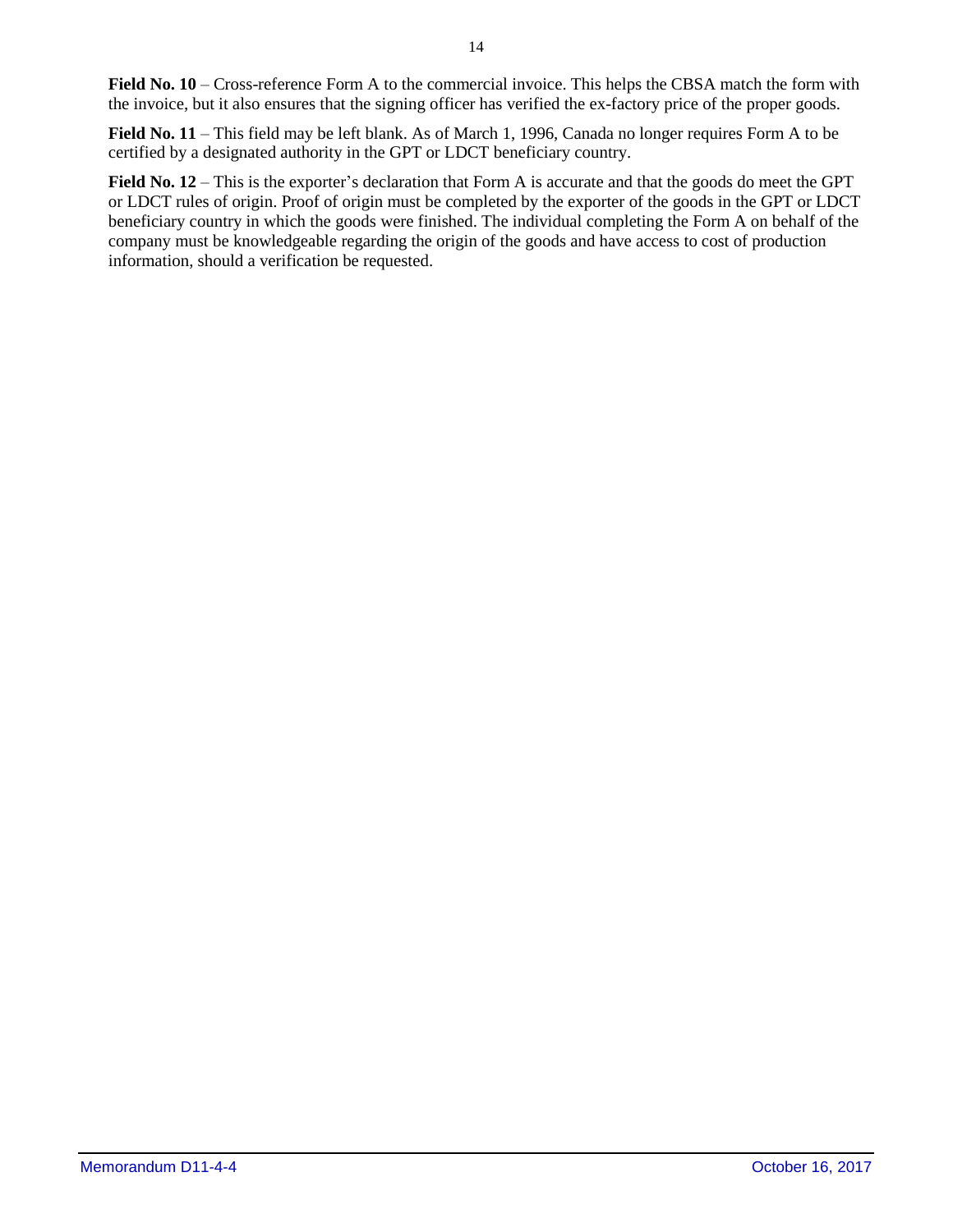## **Exporter's Statement of Origin**

<span id="page-14-0"></span>I certify that the goods described in this invoice or in the attached invoice No. \_\_\_\_\_ were produced in the beneficiary country of \_\_\_\_\_\_\_\_\_\_\_\_\_\_\_\_\_\_\_\_\_\_\_ and that at least \_\_\_\_\_\_\_ % of the ex-factory price of the goods originates in the beneficiary country/countries of \_\_\_\_\_\_\_\_\_\_\_\_\_\_\_\_\_\_\_\_\_\_\_\_\_\_\_\_\_\_\_\_.

\_\_\_\_\_\_\_\_\_\_\_\_\_\_\_\_\_\_\_\_\_\_\_\_\_\_\_\_\_\_\_\_\_\_\_\_\_\_\_\_\_\_\_\_\_\_\_\_\_\_\_\_\_\_\_\_\_\_\_\_\_\_\_\_\_

\_\_\_\_\_\_\_\_\_\_\_\_\_\_\_\_\_\_\_\_\_\_\_\_\_\_\_\_\_\_\_\_\_\_\_\_\_\_\_\_\_\_\_\_\_\_\_\_\_\_\_\_\_\_\_\_\_\_\_\_\_\_\_\_\_

\_\_\_\_\_\_\_\_\_\_\_\_\_\_\_\_\_\_\_\_\_\_\_\_\_\_\_\_\_\_\_\_\_\_\_\_\_\_\_\_\_\_\_\_\_\_\_\_\_\_\_\_\_\_\_\_\_\_\_\_\_\_\_\_\_

\_\_\_\_\_\_\_\_\_\_\_\_\_\_\_\_\_\_\_\_\_\_\_\_\_\_\_\_\_\_\_\_\_\_\_\_\_\_\_\_\_\_\_\_\_\_\_\_\_\_\_\_\_\_\_\_\_\_\_\_\_\_\_\_\_

Name and title

Corporation name and address

Telephone and fax numbers

Signature and date (day/month/year)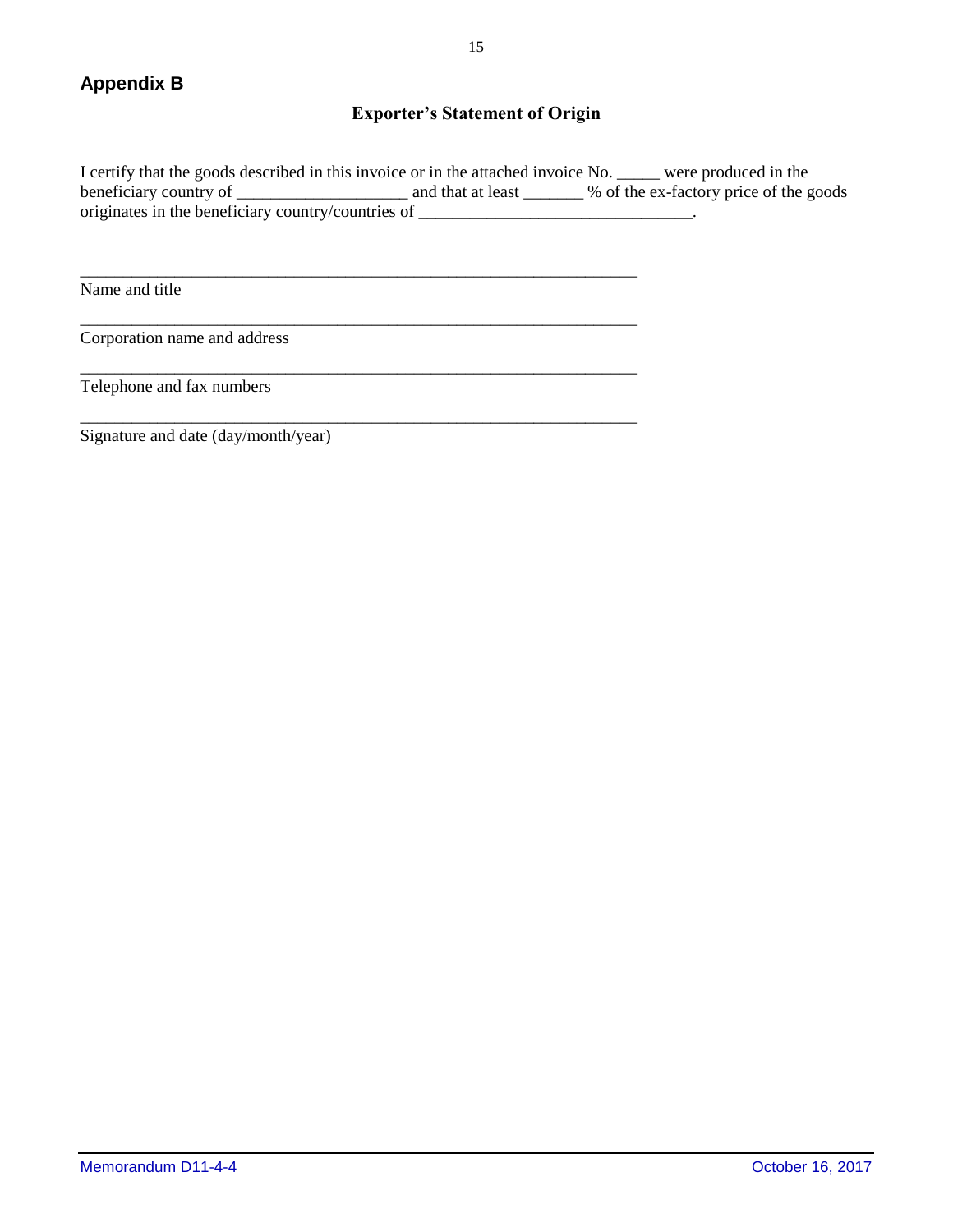

**Chart 1 – LDC Tariff Treatment and Proof of Origin Requirements**